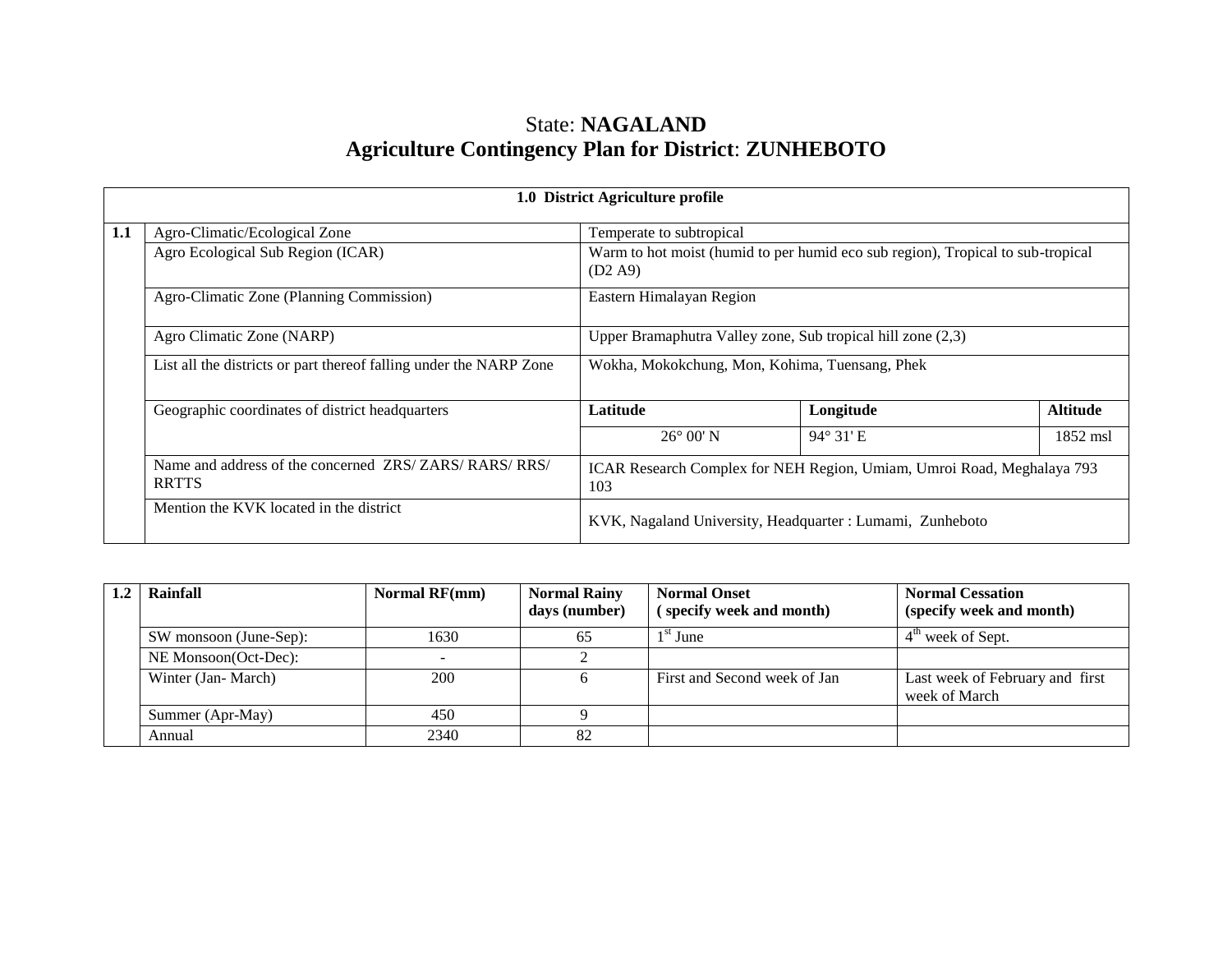| 1.3 | Land use<br>pattern of the<br>district (latest<br>statistics) | Geographical<br>area $(^{\circ}000$<br>ha) | Cultivable<br>area $(^{\circ}000$<br>ha) | Forest<br>area<br>(000)<br>ha) | Land under<br>non-<br>agricultural use<br>$^{\circ}000$ ha) | Permanent<br>Pastures<br>$(500 \text{ ha})$ | Cultivable<br>wasteland<br>('000 ha) | Land<br>under<br>Misc.<br>tree<br>crops<br>and<br>groves<br>(°000)<br>ha) | Barren and<br>uncultivable<br>land $(^{\circ}000$<br>ha) | Current<br><b>Fallows</b><br>$(000 \text{ ha})$ | Other<br>fallows<br>(°000)<br>ha) |
|-----|---------------------------------------------------------------|--------------------------------------------|------------------------------------------|--------------------------------|-------------------------------------------------------------|---------------------------------------------|--------------------------------------|---------------------------------------------------------------------------|----------------------------------------------------------|-------------------------------------------------|-----------------------------------|
|     | Area $('000 ha)$                                              | 155.3                                      | 12.11                                    | 20.7                           | 8.03                                                        | $- -$                                       | 4.53                                 | 7.58                                                                      | -----                                                    | 20.55                                           | 71.52                             |

| 1.4 | Major Soils (common names like red sandy loam deep soils (etc.,)* | Area ('000 ha) | Percent (%) of total |
|-----|-------------------------------------------------------------------|----------------|----------------------|
|     |                                                                   |                |                      |
|     | Red clayey soils                                                  |                |                      |
|     | 2 Lateritic soils                                                 |                |                      |
|     | 3 Alluvial colluvial soils (partly saline)                        |                |                      |
|     | 4 Alluvial-colluvial soils                                        |                |                      |
|     | 5 Lateritic gravelly soils                                        |                |                      |
|     | 6 Rock land and water bodies                                      |                |                      |
|     | 7 Medium deep black soils                                         | 5.7            | 3.67                 |
|     | 8 Red gravelly loam soils                                         |                |                      |
|     | 9 Red gravelly clay loam soils                                    |                |                      |
|     | Others (specify): Sandy soil                                      | 10.6           | 6.82                 |

**\* mention colour, depth and texture (heavy, light, sandy, loamy, clayey etc) and give vernacular name, if any, in brackets (data source : Soil Resource Maps of NBSS&LUP).**

| 1.5 | <b>Agricultural land use</b> | Area $(900 \text{ ha})$ | Cropping intensity % |
|-----|------------------------------|-------------------------|----------------------|
|     | Net sown area                | 22.35                   |                      |
|     | Area sown more than once     | 2.62                    | 11.72                |
|     | Gross cropped area           | 24.97                   |                      |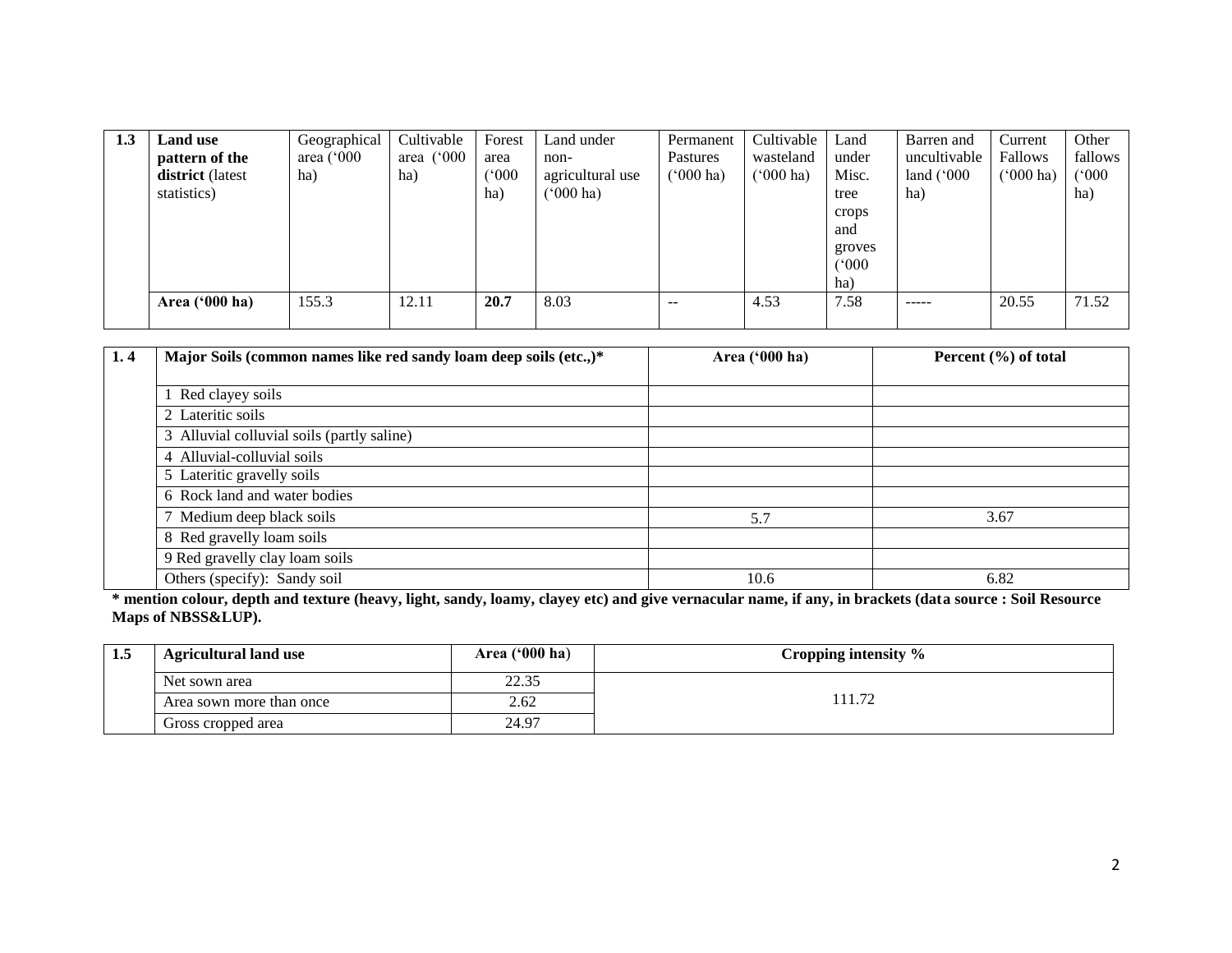| <b>Irrigation</b>                                                                                          | Area ('000 ha)                       |                                                     |                                                                                                   |  |  |  |  |
|------------------------------------------------------------------------------------------------------------|--------------------------------------|-----------------------------------------------------|---------------------------------------------------------------------------------------------------|--|--|--|--|
| Net irrigated area                                                                                         |                                      | 2.98                                                |                                                                                                   |  |  |  |  |
| Gross irrigated area                                                                                       |                                      | 3.49 Source: Statistical Hand Book of Nagaland 2008 |                                                                                                   |  |  |  |  |
| Rainfed area                                                                                               | 23.29                                |                                                     |                                                                                                   |  |  |  |  |
| <b>Sources of Irrigation</b>                                                                               | Number                               | Area ('000 ha)                                      | % of total irrigated area                                                                         |  |  |  |  |
| Canals                                                                                                     |                                      |                                                     |                                                                                                   |  |  |  |  |
| Tanks                                                                                                      | 71                                   | 0.5                                                 | 16.77                                                                                             |  |  |  |  |
| Open wells                                                                                                 |                                      |                                                     |                                                                                                   |  |  |  |  |
| Bore wells                                                                                                 |                                      |                                                     |                                                                                                   |  |  |  |  |
| Lift irrigation schemes                                                                                    |                                      |                                                     |                                                                                                   |  |  |  |  |
| Micro-irrigation                                                                                           | 109                                  | 0.5                                                 | 16.77                                                                                             |  |  |  |  |
| Other sources (please specify) Seasonal<br>stream                                                          | 71                                   | 1.5                                                 | 50.33                                                                                             |  |  |  |  |
| <b>Rivers</b>                                                                                              | $\overline{2}$                       | 0.48                                                | 16.10                                                                                             |  |  |  |  |
| <b>Total Irrigated Area</b>                                                                                |                                      | 2.98                                                |                                                                                                   |  |  |  |  |
| Pump sets                                                                                                  | 20                                   |                                                     |                                                                                                   |  |  |  |  |
| No. of Tractors                                                                                            | $\mathfrak{D}$                       |                                                     |                                                                                                   |  |  |  |  |
| Groundwater availability and use* (Data<br>source: State/Central Ground water<br><b>Department /Board)</b> | No. of blocks/<br><b>Tehsils</b>     | $(\% )$ area                                        | Quality of water (specify the<br>problem such as high levels of<br>arsenic, fluoride, saline etc) |  |  |  |  |
| Over exploited                                                                                             | NIL                                  |                                                     |                                                                                                   |  |  |  |  |
| Critical                                                                                                   | <b>NIL</b>                           |                                                     |                                                                                                   |  |  |  |  |
| Semi-critical                                                                                              | <b>NIL</b>                           |                                                     |                                                                                                   |  |  |  |  |
| Safe                                                                                                       | 6                                    | 100                                                 |                                                                                                   |  |  |  |  |
| Wastewater availability and use                                                                            | NA                                   |                                                     |                                                                                                   |  |  |  |  |
| Ground water quality                                                                                       | Safe as ground water quality is good |                                                     |                                                                                                   |  |  |  |  |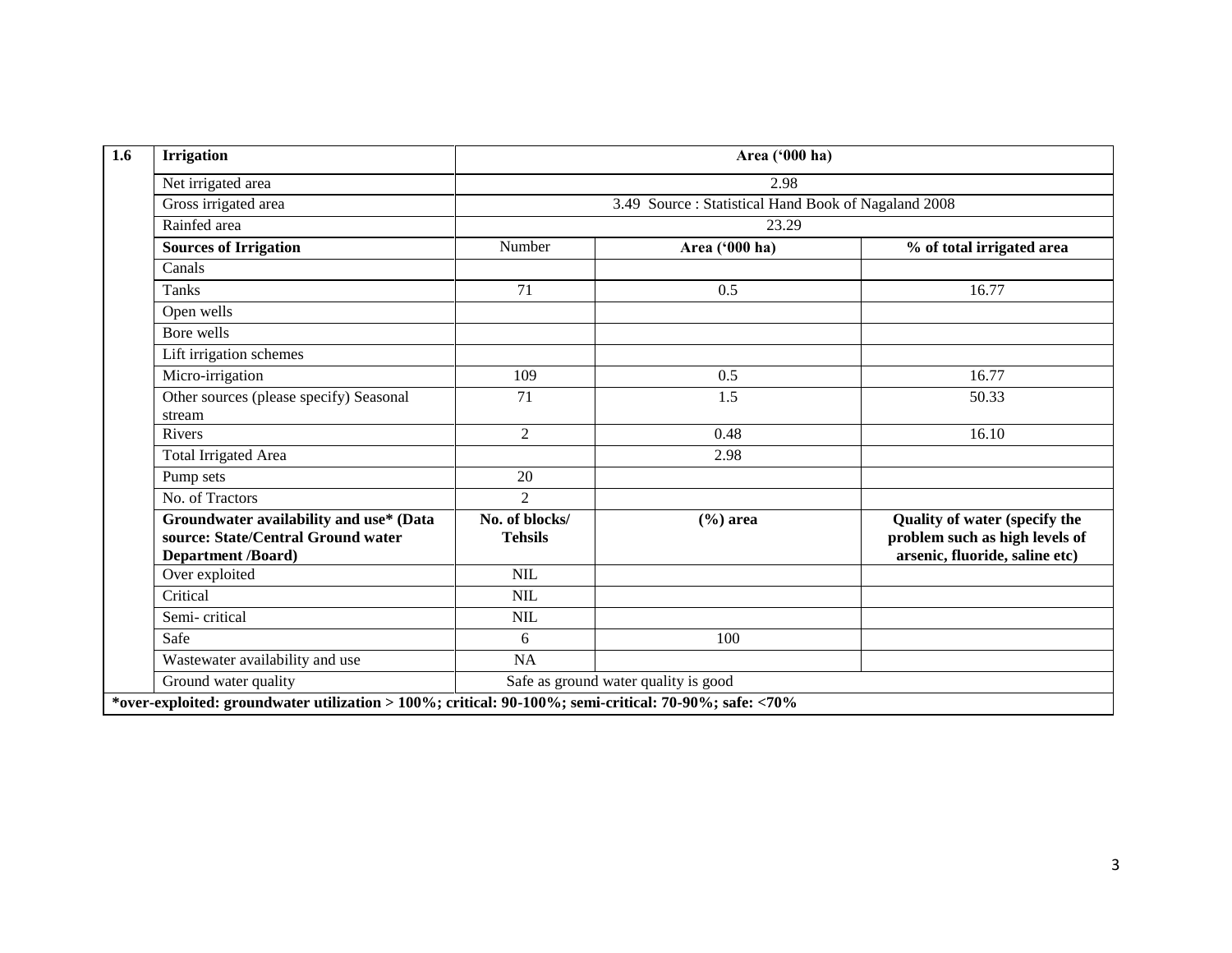| 1.7a             | Major field crops cultivated |                  | Area ('000 ha) |              |                  |                |              |                   |       |
|------------------|------------------------------|------------------|----------------|--------------|------------------|----------------|--------------|-------------------|-------|
|                  |                              | <b>Kharif</b>    |                | Rabi         |                  |                |              | Grand             |       |
|                  |                              | <b>Irrigated</b> | <b>Rainfed</b> | <b>Total</b> | <b>Irrigated</b> | <b>Rainfed</b> | <b>Total</b> | <b>Summer</b>     | total |
|                  | Jhum paddy                   |                  | 8.9            | 8.9          |                  |                |              |                   | 8.9   |
| 2                | TRC/WRC paddy                |                  | 3.00           | 3.00         |                  |                |              |                   | 3.00  |
| 3                | Maize                        |                  | 7.57           | 7.57         |                  | 0.44           | 0.44         |                   | 8.01  |
| 4                | Small millet                 |                  | 2.05           | 2.05         |                  |                |              |                   | 2.05  |
|                  | Others (specify)             |                  |                |              |                  |                |              |                   |       |
| 1.7 <sub>b</sub> | Horticulture crops - Fruits  |                  |                |              |                  |                |              |                   |       |
|                  |                              |                  | <b>Total</b>   |              | <b>Irrigated</b> |                |              | Rainfed ('000 ha) |       |
|                  | Orange                       |                  | 0.24           |              |                  |                |              | 0.24              |       |
| 2                | Banana                       |                  | 0.12           |              |                  |                |              | 0.12              |       |
| 3                | Pineapple                    | 0.25             |                |              |                  |                | 0.25         |                   |       |
| Others           | Passionfruit                 | 0.05             |                |              |                  |                |              | 0.05              |       |
|                  |                              |                  |                |              |                  |                |              |                   |       |
|                  |                              |                  |                |              |                  |                |              |                   |       |

**1.7 Area under major field crops & horticulture (as per latest figures) (Specify year 2007-08)** 

| 1.7c             | Horticulture crops -    | Total area ('000 ha) | Irrigated area ('000 ha) | Rainfed area ('000 ha) |
|------------------|-------------------------|----------------------|--------------------------|------------------------|
|                  | <b>Vegetables</b>       |                      |                          |                        |
| $\mathbf{1}$     | Chilli                  | 0.10                 |                          | 0.10                   |
| $\boldsymbol{2}$ | Ginger                  | 0.23                 |                          | 0.23                   |
| 3                | Colocassia              | 0.20                 |                          | 0.20                   |
| $\overline{4}$   | Leafy vegetable         | 0.30                 |                          | 0.30                   |
| 5                |                         |                      |                          |                        |
| Others           |                         |                      |                          |                        |
| (specify)        |                         |                      |                          |                        |
| 1.7d             | <b>Medicinal and</b>    | Total area ('000 ha) | Irrigated area ('000 ha) | Rainfed area ('000 ha) |
|                  | <b>Aromatic crops</b>   |                      |                          |                        |
|                  | Medicinal and Aromatic  | 0.05                 |                          | 0.05                   |
|                  | crops                   |                      |                          |                        |
| $\boldsymbol{2}$ |                         |                      |                          |                        |
| $\mathfrak{Z}$   |                         |                      |                          |                        |
| $\overline{4}$   |                         |                      |                          |                        |
| 5                |                         |                      |                          |                        |
| Others           |                         |                      |                          |                        |
| (specify)        |                         |                      |                          |                        |
| 1.7 <sub>e</sub> | <b>Plantation crops</b> | Total area ('000 ha) | Irrigated area ('000 ha) | Rainfed area ('000 ha) |
|                  | Coffee                  |                      |                          |                        |
| $\overline{2}$   | Cardamom                | 0.50                 |                          | 0.50                   |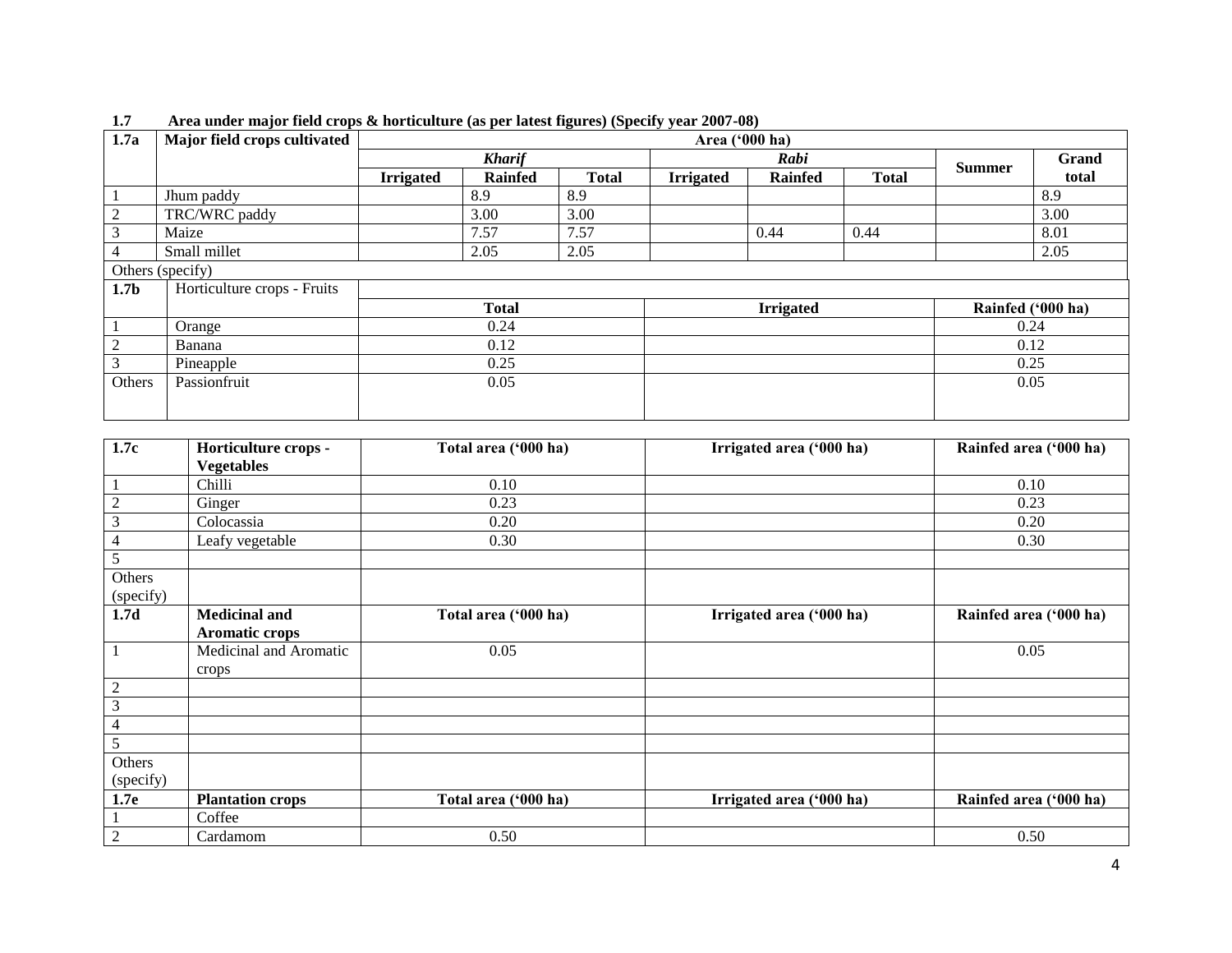| 3                |                          |                      |                          |                        |
|------------------|--------------------------|----------------------|--------------------------|------------------------|
| 4                |                          |                      |                          |                        |
| 5                |                          |                      |                          |                        |
| Others           | Eg., industrial pulpwood |                      |                          |                        |
| (Specify)        | crops etc.               |                      |                          |                        |
| 1.7f             | <b>Fodder crops</b>      | Total area ('000 ha) | Irrigated area ('000 ha) | Rainfed area ('000 ha) |
|                  |                          |                      |                          |                        |
| $\overline{2}$   |                          |                      |                          |                        |
| 3                |                          |                      |                          |                        |
| $\overline{4}$   |                          |                      |                          |                        |
| 5                |                          |                      |                          |                        |
| Others           |                          |                      |                          |                        |
| (Specify)        |                          |                      |                          |                        |
| 1.7g             | <b>Grazing land</b>      |                      |                          |                        |
| 1.7 <sub>h</sub> | Sericulture etc          |                      |                          |                        |
| 1.7i             | Others (specify)         |                      |                          |                        |

| 1.8 | Livestock (in number)                          | <b>Male ('000)</b>       | Female ('000)             | <b>Total ('000)</b>      |  |
|-----|------------------------------------------------|--------------------------|---------------------------|--------------------------|--|
|     |                                                |                          |                           |                          |  |
|     | Non descriptive Cattle (local low yielding)    | 13.72                    | 22.29                     | 36.01                    |  |
|     | Crossbred cattle                               | 3.21                     | 8.02                      | 11.23                    |  |
|     | Non descriptive Buffaloes (local low yielding) | 0.20                     | 0.24                      | 0.44                     |  |
|     | <b>Graded Buffaloes</b>                        | $\sim$                   | $\overline{\phantom{a}}$  | $\overline{\phantom{a}}$ |  |
|     | Goat                                           | 8.87                     | 13.71                     | 22.58                    |  |
|     | Sheep                                          | 0.73<br>0.62             |                           | 1.35                     |  |
|     | Others (Camel, Pig, Yak etc.)                  |                          |                           |                          |  |
|     | $(i)$ Pig                                      | 47.71                    | 40.31                     | 88.02                    |  |
|     | (ii) Mithun                                    | 3.34                     | 3.64                      | 6.98                     |  |
|     | Commercial dairy farms (Number)                |                          |                           |                          |  |
| 1.9 | <b>Poultry</b>                                 | No. of farms             | Total No. of birds ('000) |                          |  |
|     | Commercial                                     |                          | 0.15                      |                          |  |
|     | Backyard                                       | $\overline{\phantom{a}}$ | 264.73                    |                          |  |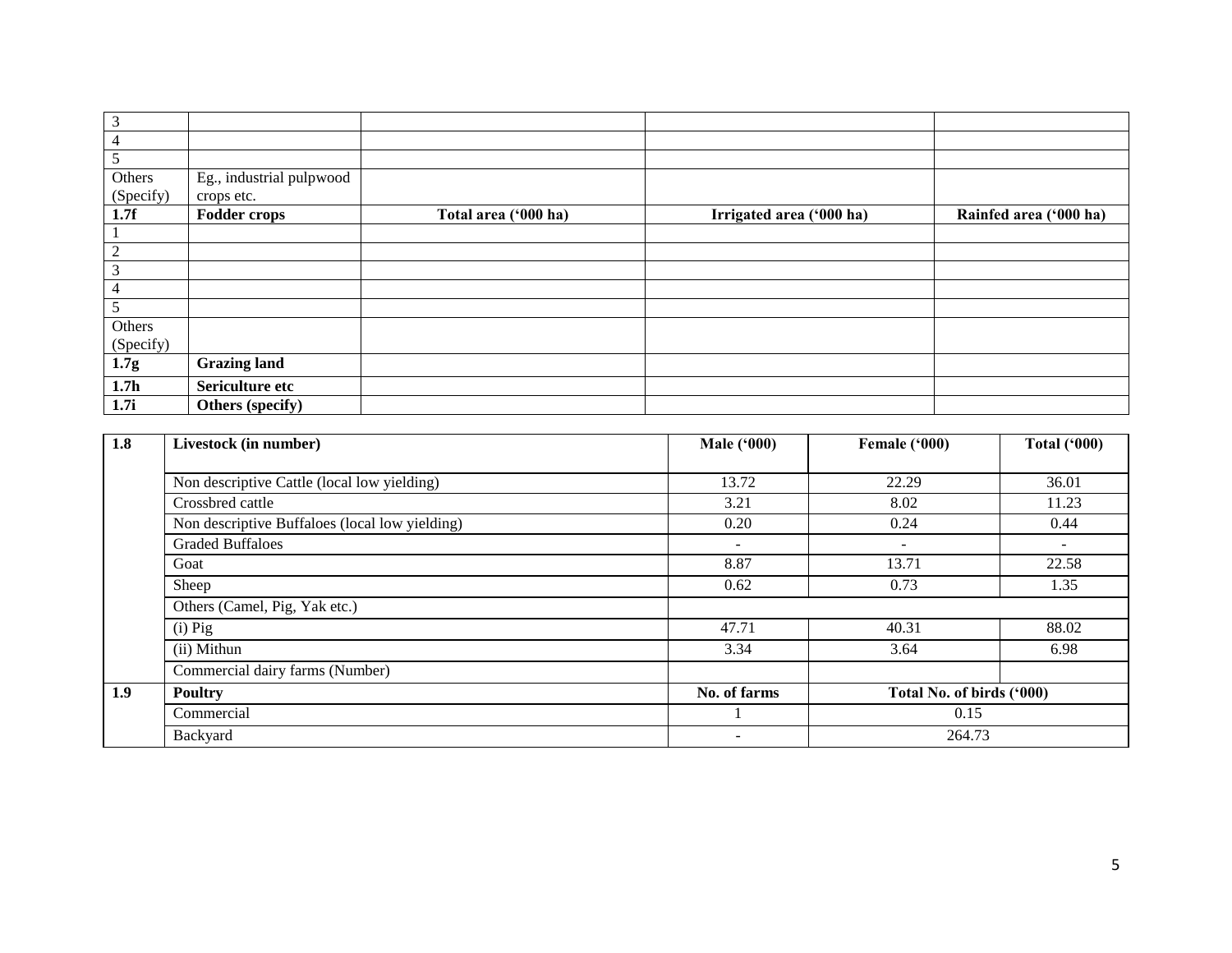| 1.10 | <b>Fisheries (Data source: Chief Planning Officer of district)</b>                                                 |                        |              |                          |                |  |                                          |                                                                      |                                  |  |
|------|--------------------------------------------------------------------------------------------------------------------|------------------------|--------------|--------------------------|----------------|--|------------------------------------------|----------------------------------------------------------------------|----------------------------------|--|
|      | A. Capture                                                                                                         |                        |              |                          |                |  |                                          |                                                                      |                                  |  |
|      | i) Marine (Data Source: Fisheries Department)                                                                      | No. of fishermen       | <b>Boats</b> |                          | <b>Nets</b>    |  | Storage<br>facilities                    |                                                                      |                                  |  |
|      |                                                                                                                    |                        |              | Mechanized               | Non-mechanized |  | Mechanized<br>(Trawl nets,<br>Gill nets) | Non-<br>mechanize<br>d (Shore<br>Seines,<br>Stake $\&$<br>trap nets) | (Ice<br>plants<br>$etc.$ )       |  |
|      |                                                                                                                    |                        |              |                          |                |  |                                          |                                                                      |                                  |  |
|      | ii) Inland (Data Source: Fisheries Department)                                                                     | No. Farmer owned ponds |              | <b>No. of Reservoirs</b> |                |  | No. of village tanks                     |                                                                      |                                  |  |
|      |                                                                                                                    |                        |              |                          |                |  |                                          |                                                                      |                                  |  |
|      | <b>B.</b> Culture                                                                                                  |                        |              |                          |                |  |                                          |                                                                      |                                  |  |
|      |                                                                                                                    |                        |              | Water Spread Area (ha)   |                |  | Yield (t/ha)                             |                                                                      | <b>Production ('000</b><br>tons) |  |
|      | i) Brackish water (Data Source: MPEDA/Fisheries Department)<br>ii) Fresh water (Data Source: Fisheries Department) |                        |              |                          |                |  |                                          |                                                                      |                                  |  |
|      |                                                                                                                    |                        | 137.0        |                          | 0.99           |  |                                          | 0.136                                                                |                                  |  |
|      | <b>Others</b>                                                                                                      |                        |              |                          |                |  |                                          |                                                                      |                                  |  |

## **1.11 Production and Productivity of major crops** (07-08; specify years)

| 1.11                                                              | Name of          | <b>Kharif</b>         |                         |                       | Rabi                    |                            | <b>Summer</b>           | <b>Total</b>               | Crop                     |                                           |
|-------------------------------------------------------------------|------------------|-----------------------|-------------------------|-----------------------|-------------------------|----------------------------|-------------------------|----------------------------|--------------------------|-------------------------------------------|
|                                                                   | crop             | Productio<br>n(000 t) | Productivity<br>(kg/ha) | Production<br>(000 t) | Productivity<br>(kg/ha) | Producti<br>on ('000<br>t) | Productivity<br>(kg/ha) | Producti<br>on ('000<br>t) | Productivi<br>ty (kg/ha) | resid<br>ue as<br>fodde<br>(500)<br>tons) |
| Major Field crops (Crops to be identified based on total acreage) |                  |                       |                         |                       |                         |                            |                         |                            |                          |                                           |
| Crop 1                                                            | Jhum paddy       | 14.28                 | 1604                    |                       |                         |                            |                         | 14.28                      | 1604                     |                                           |
| Crop 2                                                            | TRC/WRC<br>paddy | 4.99                  | 1663                    |                       |                         |                            |                         | 4.99                       | 1663                     |                                           |
| Crop 3                                                            | Maize            | 12.63                 | 1618                    | 1.01                  | 2295                    |                            |                         | 13.64                      | 1702                     |                                           |
| Crop 4                                                            | Small millet     | 1.45                  | 707                     |                       |                         |                            |                         | 1.45                       | 707                      |                                           |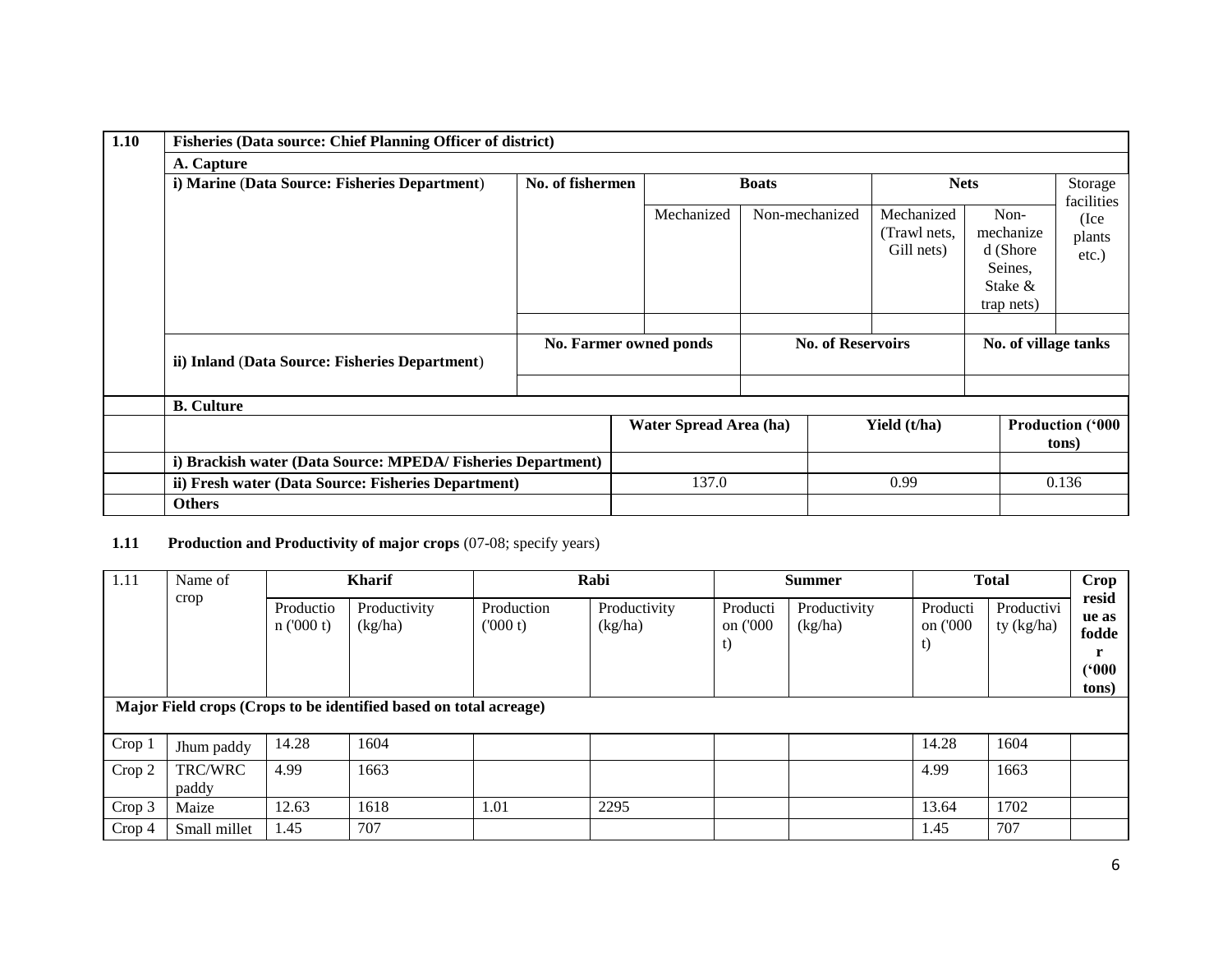| Others |                                                                           |       |      |  |  |  |  |       |      |  |
|--------|---------------------------------------------------------------------------|-------|------|--|--|--|--|-------|------|--|
|        | Major Horticultural crops (Crops to be identified based on total acreage) |       |      |  |  |  |  |       |      |  |
| Crop 1 | Orange                                                                    | 0.12  | 500  |  |  |  |  | 0.12  | 500  |  |
| Crop 2 | Banana                                                                    | 0.38  | 3160 |  |  |  |  | 0.38  | 3160 |  |
| Crop 3 | Pineapple                                                                 | 0.5   | 2000 |  |  |  |  | 0.5   | 2000 |  |
| Others | Passion fruit                                                             | 0.025 | 500  |  |  |  |  | 0.025 | 500  |  |

| $\vert$ 1.12 | Sowing window for 5 major<br>field crops<br>(start and end of normal<br>sowing period) | $\mathbf{Crop}\,1$ :<br><b>Jhum Paddy</b> | $\bf{Crop 2:}$<br><b>TR/WRC Paddy</b> | Crop 3:<br><b>Maize</b> | $\bf{Crop 4:}$<br>Soybean | Crop 5:<br><b>Rapeseed/Mustard</b> |
|--------------|----------------------------------------------------------------------------------------|-------------------------------------------|---------------------------------------|-------------------------|---------------------------|------------------------------------|
|              | Kharif-Rainfed                                                                         | April-May                                 | May-Jul                               | April-Aug               | May-Jul                   |                                    |
|              | Kharif-Irrigated                                                                       |                                           |                                       |                         |                           |                                    |
|              | Rabi-Rainfed                                                                           |                                           |                                       | Oct-Nov                 |                           | Oct-Dec                            |
|              | Rabi-Irrigated                                                                         |                                           |                                       |                         |                           |                                    |

| 1.13 | What is the major contingency the district is prone to? (Tick mark) | <b>Regular</b> | <b>Occasional</b> | <b>None</b> |
|------|---------------------------------------------------------------------|----------------|-------------------|-------------|
|      | Drought                                                             |                |                   |             |
|      | Flood                                                               |                |                   |             |
|      | Cyclone                                                             |                |                   |             |
|      | Hail storm                                                          |                |                   |             |
|      | Heat wave                                                           |                |                   |             |
|      | Cold wave                                                           |                |                   |             |
|      | Frost                                                               |                |                   |             |
|      | Sea water intrusion                                                 |                |                   |             |
|      | Pests and disease outbreak (specify)                                |                |                   |             |
|      | Others (specify) Soil erosion                                       |                |                   |             |

| 1.14 | <b>Include Digital maps of</b><br>the district for | Location map of district within State as Annexure I | Enclosed: Yes / No        |
|------|----------------------------------------------------|-----------------------------------------------------|---------------------------|
|      |                                                    | Mean annual rainfall as Annexure 2                  | Enclosed: Yes / No $Y$    |
|      |                                                    | Soil map as Annexure 3                              | Enclosed: Yes / No $\,$ Y |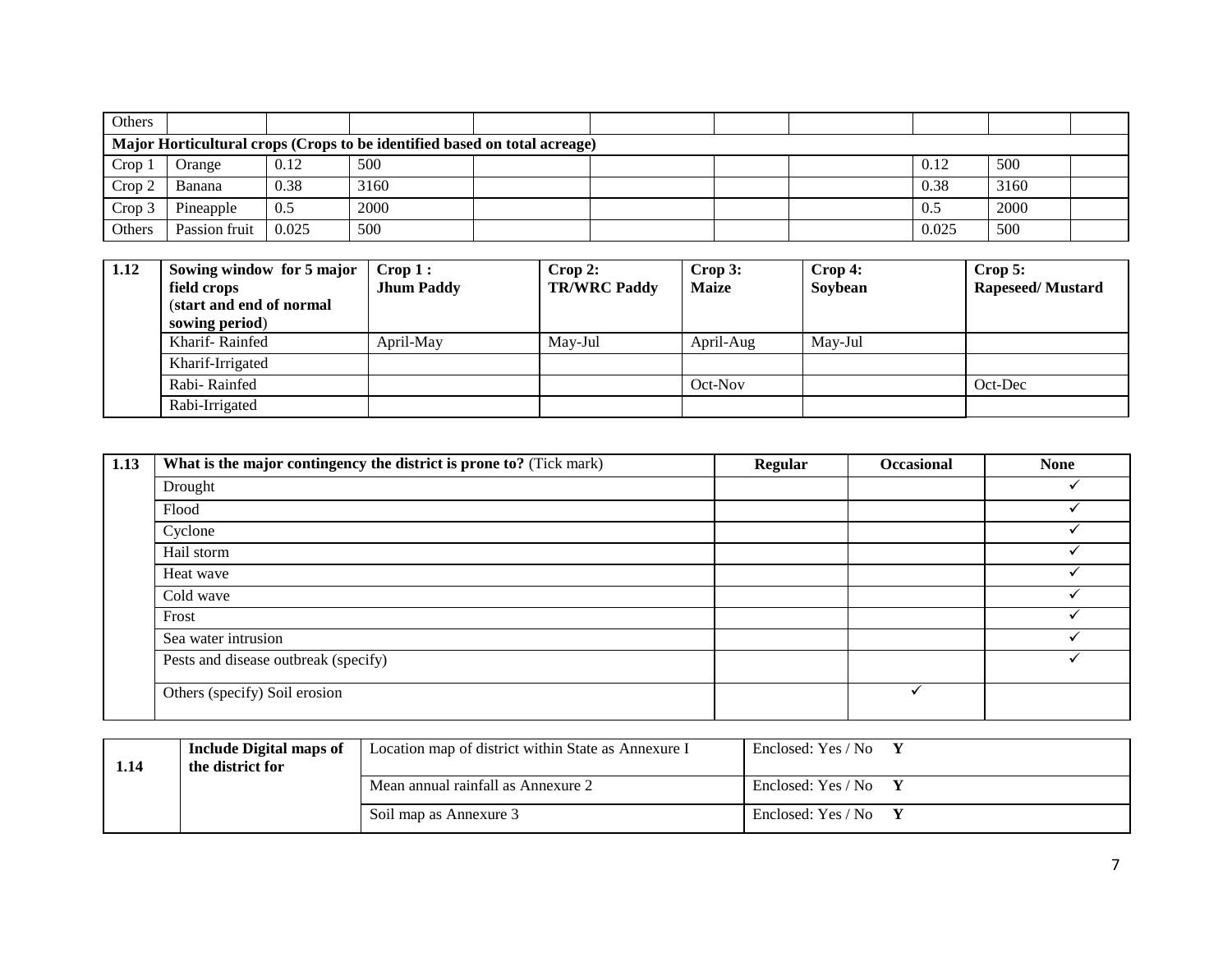

# AES MAP ZUNHEBOTO DISTRICT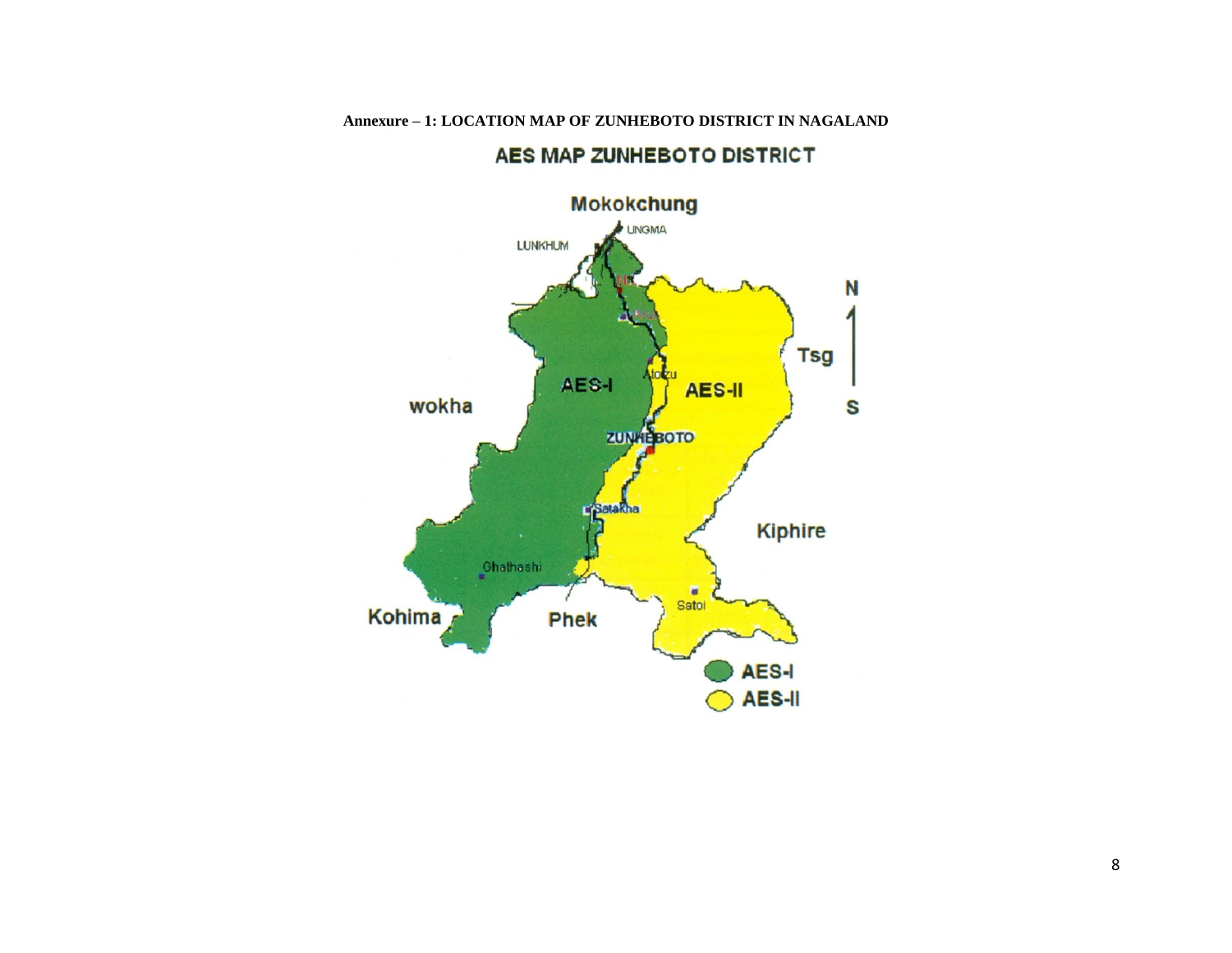# Annexure.2 Average rainfall in Cm in Zunheboto

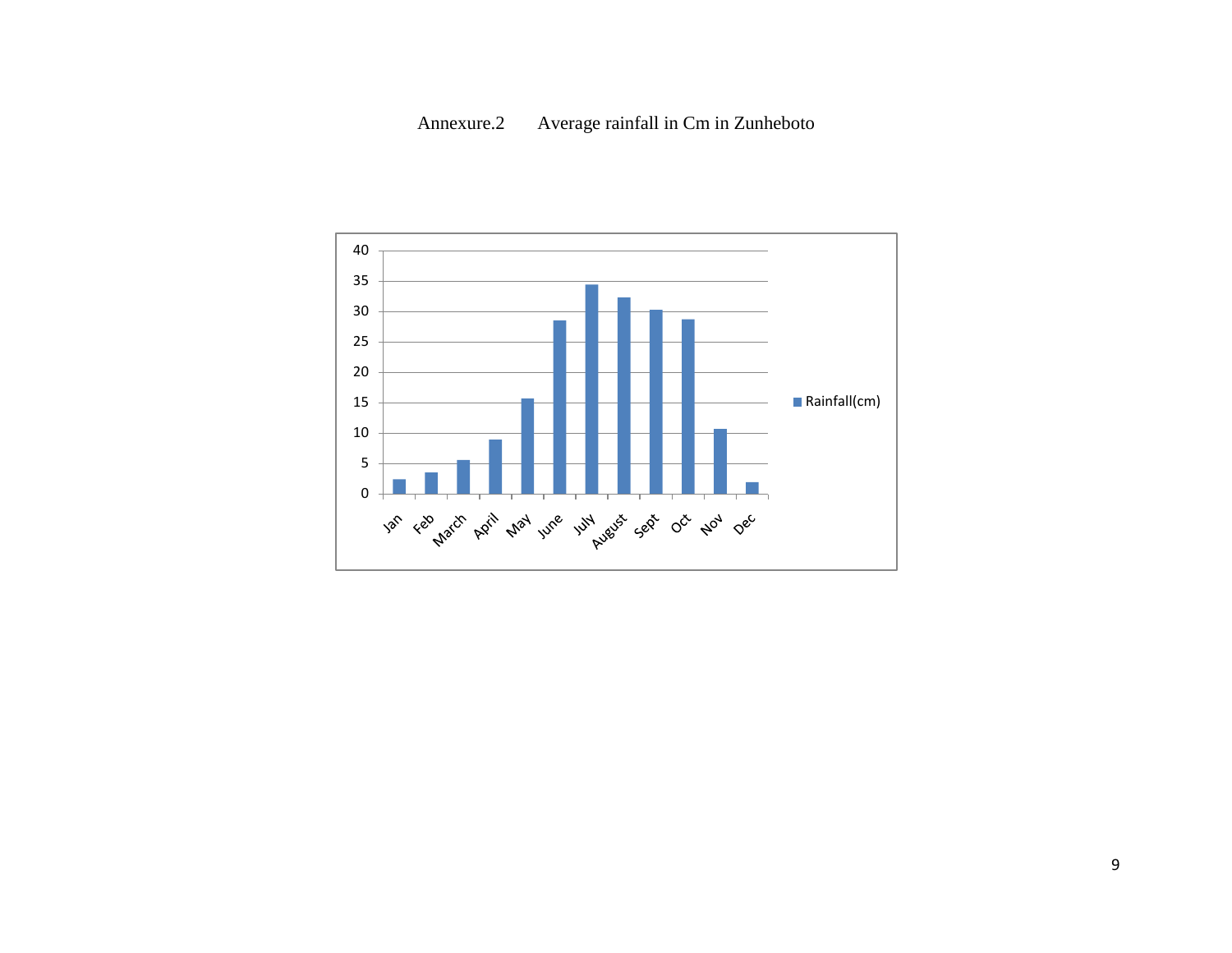### **Annexure – 3: SOIL MAP OF ZUNHEBOTO Source: NBSSLUP, Regional Centre, JORHAT**

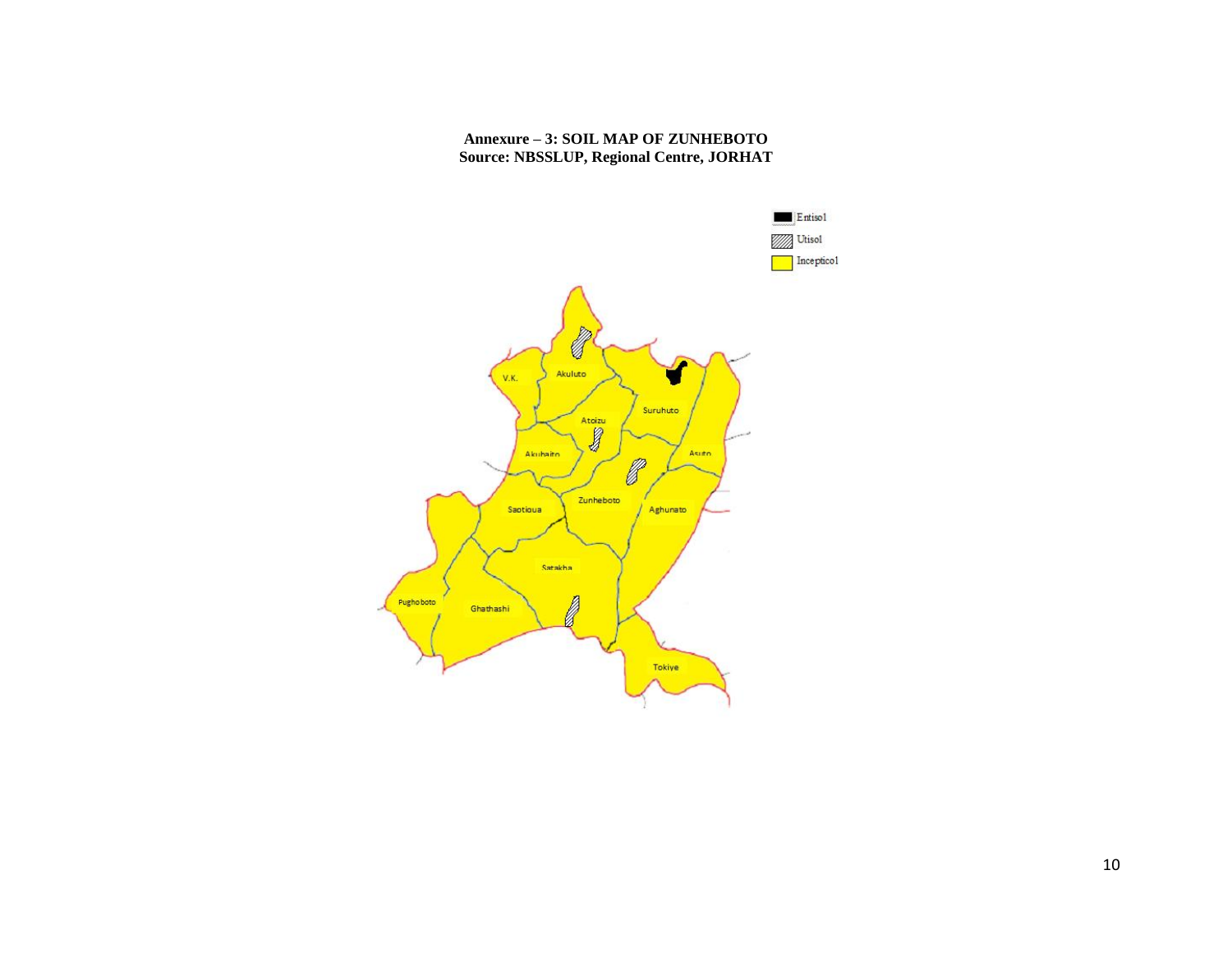## **2.0 Strategies for weather related contingencies**

## **2.1 Drought – Pre- monsoon (Last week of March to Mid of April) Normal**

| <b>Condition</b>    |                      |                          |                         | <b>Suggested Contingency measures</b>      |                         |
|---------------------|----------------------|--------------------------|-------------------------|--------------------------------------------|-------------------------|
| <b>Early season</b> | <b>Major Farming</b> | Normal Crop/             | Change in crop /        | <b>Agronomic measures</b>                  | <b>Remarks</b> on       |
| drought             | situation            | <b>Cropping system</b>   | cropping system         |                                            | Implementation          |
| (delayed            |                      |                          | including variety       |                                            |                         |
| onset)              |                      |                          |                         |                                            |                         |
| Delay by 2          |                      | <b>Cropping System:1</b> | Sowing of local and     | Sowing on ridges and furrows, Mulching     | 1.Quality seeds from    |
| weeks               |                      | Maize                    | other short duration    | with locally available materials, Nursery  | NSC.                    |
|                     |                      | Jhum Paddy               | variety HQPM,           | management, ICM/SRI, Sowing in ridge       | 2. Procurement of seed  |
| $(2nd$ to $3rd$     |                      | Ginger                   | Short duration var.     | and furrow / Mulching, Sowing in ridges    | from certified agencies |
| week of April)      |                      | Potato                   | SARS-1, 2 and local     | and furrows, Mulching with locally         | 3. Seed support from    |
|                     |                      |                          | variety,                | available materials, Moisture conservation | ATMA, RKVY and          |
|                     | <b>AESII</b>         |                          | Var. Nadia, Local var.  | by Mulching                                | <b>NREGS</b>            |
|                     |                      |                          | Sowing of local and     |                                            | 4. Line department      |
|                     |                      |                          | other short duration    |                                            | scheme/ATMA/RKVY        |
|                     |                      |                          | variety HQPM,           |                                            |                         |
|                     |                      |                          | Prefer short duration   |                                            |                         |
|                     |                      |                          | var.SARS-1, 2 and local |                                            |                         |
|                     |                      |                          | variety                 |                                            |                         |
|                     |                      |                          |                         |                                            |                         |
|                     |                      | <b>Cropping System:2</b> | No change               | Prefer short duration vars., Prefer dwarf  |                         |
|                     | AES I                | Maize                    |                         | and bush type varieties                    |                         |
|                     |                      | Beans                    |                         |                                            |                         |
|                     |                      |                          |                         |                                            |                         |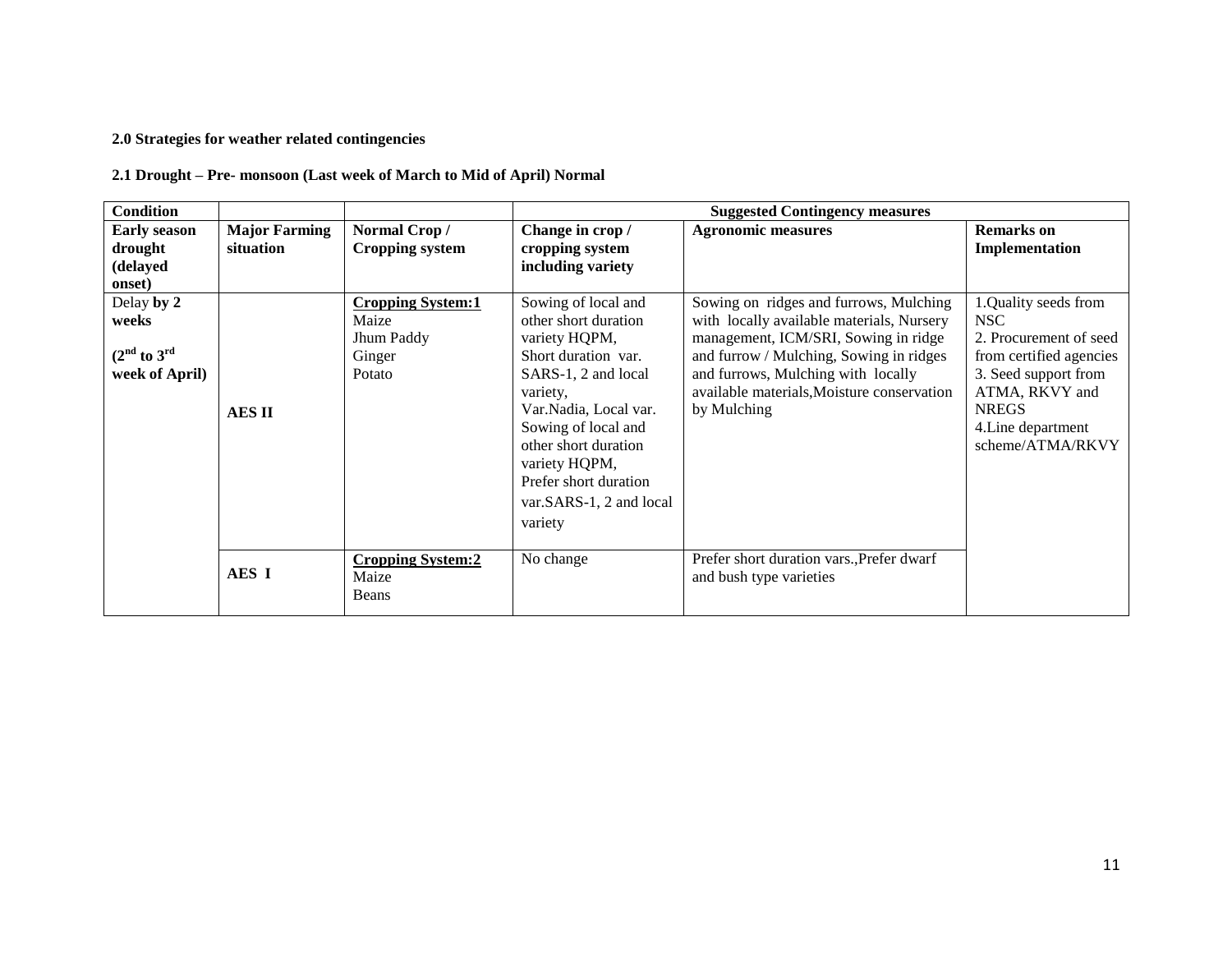| <b>Condition</b>          |                      |                          |                       | <b>Suggested Contingency measures</b>        |                       |
|---------------------------|----------------------|--------------------------|-----------------------|----------------------------------------------|-----------------------|
| <b>Early season</b>       | <b>Major Farming</b> | Normal Crop/             | Change in crop /      | <b>Agronomic measures</b>                    | <b>Remarks</b> on     |
| drought                   | situation            | Cropping system          | cropping system       |                                              | Implementation        |
| (delayed onset)           |                      |                          | including variety     |                                              |                       |
|                           |                      | <b>Cropping System:1</b> | Prefer short duration | Dapog method cultivation                     | Seed support from     |
| Delay by 2                |                      | Terrace Rice Cultivation | paddy varieties-RCM-  | Earthing up at 30-45 days after              | <b>RKVY and NREGS</b> |
| weeks                     | <b>AES-II</b>        | Cabbage, King Chilli,    | 5, RCM-9, Soybean     | transplanting in cabbage and mulching        |                       |
|                           |                      | Soybean                  | var. $PS1042$         | with locally available                       |                       |
| June $3^{\text{rd}}$ week |                      |                          |                       | materials, Mulching, Weeding, thinning and   |                       |
|                           |                      |                          |                       | gap filling in the existing crop and used as |                       |
|                           |                      |                          |                       | mulch                                        |                       |
|                           |                      |                          |                       | Adopt SRI method of cultivation.             |                       |
|                           |                      | <b>Cropping System:2</b> | <b>HYV</b> Rareball   | Dwarf and bush type varieties                | Seed support from     |
|                           | <b>AESI</b>          | Cabbage, French bean     | Prefer Dwarf and bush |                                              | <b>RKVY and NREGS</b> |
|                           |                      |                          | type varieties        |                                              |                       |
|                           |                      |                          |                       |                                              |                       |

**2.1.2 Rainfed situation** – South west monsoon - normal  $(1<sup>st</sup>$  week of June)

| Condition                                        |                                |                                                                           | <b>Suggested Contingency measures</b>                                                                                                                                                                                                                                             |                           |                                               |
|--------------------------------------------------|--------------------------------|---------------------------------------------------------------------------|-----------------------------------------------------------------------------------------------------------------------------------------------------------------------------------------------------------------------------------------------------------------------------------|---------------------------|-----------------------------------------------|
| <b>Early season</b>                              | <b>Major Farming situation</b> | Normal Crop/                                                              | Change in crop / cropping                                                                                                                                                                                                                                                         | <b>Agronomic measures</b> | <b>Remarks</b> on                             |
| drought<br>(delayed onset)                       |                                | <b>Cropping system</b>                                                    | system including variety                                                                                                                                                                                                                                                          |                           | Implementation                                |
| Delay by 4<br>weeks<br>July 1 <sup>st</sup> week | <b>AESII</b>                   | <b>Cropping System:1</b><br>TRC,Cabbage<br>Chilli, King Chilli<br>Soybean | No change or growing of short<br>duration pulses like greengram,<br>blackgram, cabbage,<br>broadbean, chilli, foxtail<br>millets, transplantation of<br>available chilli seedling.<br>Short duration vars. Ranjit,<br>RCM-5, 9 SRI, ICM,<br>Local varieties<br>Soybean var.PS1042 |                           | Seed support<br>from RKVY and<br><b>NREGS</b> |
|                                                  | <b>AESI</b>                    | Cabbage                                                                   | Var. Rareball                                                                                                                                                                                                                                                                     |                           |                                               |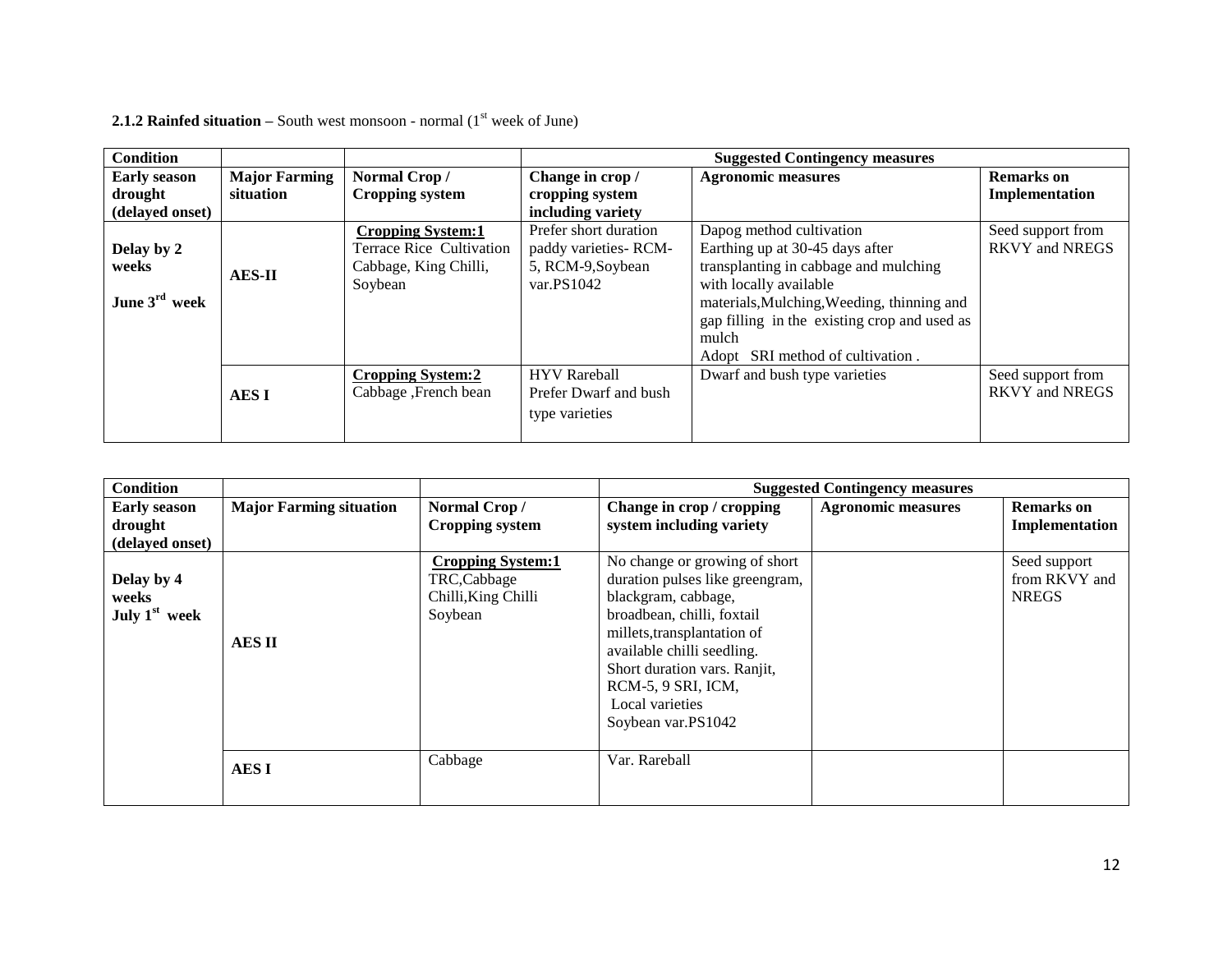| <b>Condition</b>               |                        |                                                                                                                                                                                                                                                                      | <b>Suggested Contingency measures</b>                                                                                                                                                                                             |                                                                                                                       |                             |
|--------------------------------|------------------------|----------------------------------------------------------------------------------------------------------------------------------------------------------------------------------------------------------------------------------------------------------------------|-----------------------------------------------------------------------------------------------------------------------------------------------------------------------------------------------------------------------------------|-----------------------------------------------------------------------------------------------------------------------|-----------------------------|
| <b>Early season</b>            | <b>Major Farming</b>   | Normal Crop/cropping system <sup>b</sup>                                                                                                                                                                                                                             | Crop management $\overline{f}$                                                                                                                                                                                                    | Soil nutrient &                                                                                                       | <b>Remarks</b> on           |
| drought (Normal                | situation <sup>a</sup> |                                                                                                                                                                                                                                                                      |                                                                                                                                                                                                                                   | moisture                                                                                                              | Implementation <sup>e</sup> |
| onset)                         |                        |                                                                                                                                                                                                                                                                      |                                                                                                                                                                                                                                   | conservation<br>measures <sup>d</sup>                                                                                 |                             |
| <b>Normal onset</b>            |                        | <b>Cropping System:1</b><br>Jhum paddy in slopes of                                                                                                                                                                                                                  | Paddy-<br>1. Weeding, thinning and gap filling in                                                                                                                                                                                 | Application of<br>organic                                                                                             | Training<br>programmes on   |
| followed by 15-                |                        | districts                                                                                                                                                                                                                                                            | the existing crop and the residue to                                                                                                                                                                                              | manures,                                                                                                              | water                       |
| 20 days dry spell              |                        | Jhum paddy: var. SARS                                                                                                                                                                                                                                                | be used as mulch                                                                                                                                                                                                                  | Putting bamboo                                                                                                        | conservation                |
| after sowing                   |                        | 1,2,3,4,5, TEKE,                                                                                                                                                                                                                                                     | 2. SRI with existing varieties                                                                                                                                                                                                    | barriers across                                                                                                       | methods, Zero               |
| leading to poor                |                        | Bhalum 2, 3, 4                                                                                                                                                                                                                                                       | Maize-                                                                                                                                                                                                                            | the slope to                                                                                                          | tillage and in-             |
| germination/crop<br>stand etc. | <b>AESII</b>           | <b>TRC</b> paddy -Mustard<br>TRC Paddy: RCM-11, Ranjit,<br>Bahadur, Pankaj, Sahasarang<br>Short duration paddy varieties-<br>RCM-5, RCM-9<br>Mustard/Toria: M-27, TS-46                                                                                              | 1. Weeding, thinning and gap filling in<br>the existing crop and the residue to<br>be used as mulch<br>2. Application of Tricho- cards @5-6<br>cards/ha at 10 days interval for 2-3<br>times<br>Mustard-Application of Neem oil @ | reduce soil<br>erosion as well<br>as moisture, rain<br>water harvesting<br>in upper ridges<br>and in-situ<br>moisture | situ cultivation.           |
|                                | <b>AESI</b>            | <b>Cropping System:2</b><br>TRC paddy – Mustard - Maize<br>TRC Paddy: RCM-11, Ranjit,<br>Bahadur, Pankaj, Sahasarang<br>Short duration paddy varieties-<br>RCM-5, RCM-9<br>Mustard/Toria: M-27, TS-46<br>Maize: Local, HQPM-1, Vijaya<br>composite, All Rounder etc. | 5ml/lit of water to control aphids and<br>saw fly<br>(Short duration varieties to be taken<br>up)                                                                                                                                 | conservation by<br>mulching<br>(grasses)<br>Minimum/Zero<br>tillage,<br>Mulching to<br>conserve<br>moisture           |                             |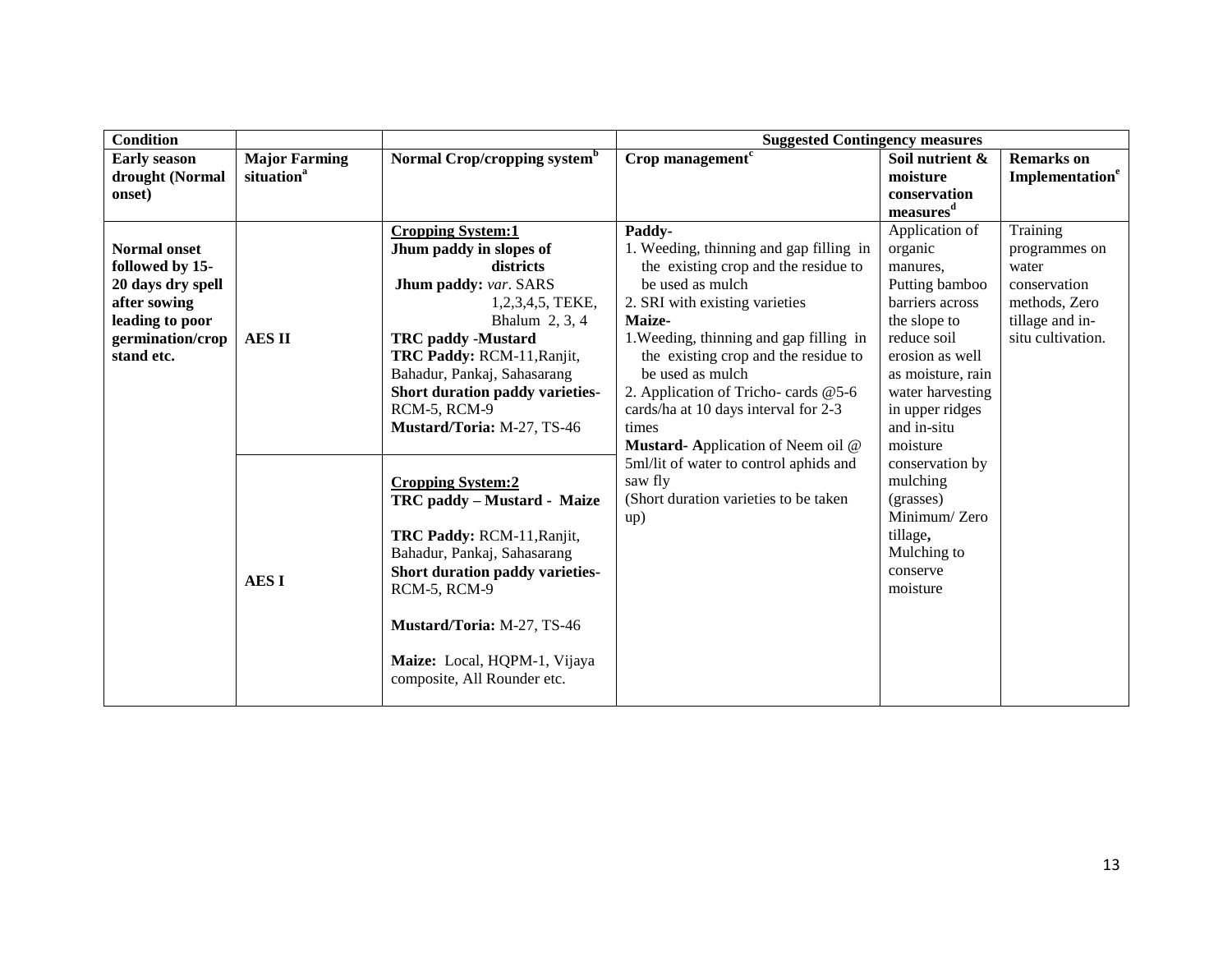| <b>Condition</b>                                                                                 |                                                |                                                                                                                                                                                                                                                                                                                                                                   |                                                                                                                                                 | <b>Suggested Contingency measures</b>                                                                                          |                                                                                |
|--------------------------------------------------------------------------------------------------|------------------------------------------------|-------------------------------------------------------------------------------------------------------------------------------------------------------------------------------------------------------------------------------------------------------------------------------------------------------------------------------------------------------------------|-------------------------------------------------------------------------------------------------------------------------------------------------|--------------------------------------------------------------------------------------------------------------------------------|--------------------------------------------------------------------------------|
| Mid season drought<br>(long dry spell,<br>consecutive 2 weeks<br>rainless $(>2.5$ mm)<br>period) | <b>Major Farming</b><br>situation <sup>a</sup> | <b>Normal Crop/cropping system</b>                                                                                                                                                                                                                                                                                                                                | Crop<br>management                                                                                                                              | Soil nutrient &<br>moisture<br>conservation<br>measure <sup>s</sup>                                                            | <b>Remarks</b> on<br>Implementation <sup>e</sup>                               |
| At vegetative stage                                                                              | <b>AESII</b>                                   | <b>Cropping System:1</b><br>Jhum paddy in slopes - TRC paddy -<br>mustard/Groundnut/soybean<br>TRC paddy – Mustard - Maize<br>TRC Paddy: RCM-11, Ranjit, Bahadur,<br>Pankaj, Sahasarang<br>Short duration paddy varieties-RCM-5,<br>RCM-9<br>Mustard/Toria: M-27, TS-46<br>Maize: Local, HQPM-1, Vijaya,<br>composite, All Rounder etc.<br>Soyabean.JS-335, Bragg | Weeding,<br>thinning and<br>gap filling in<br>the existing<br>crop and the<br>residue to be<br>used as<br>mulch to<br>conserve soil<br>moisture | Application of<br>organic manures,<br>rain water<br>harvesting and in<br>situ moisture<br>conservation by<br>mulching(grasses) | Supply of soybean,<br>groundnut,<br>Mustard, under FLD<br>oilseeds and pulses. |
|                                                                                                  | <b>AESI</b>                                    | <b>Cropping System:2</b><br>Maize / paddy<br>Chilli, Brinjal, FrenchBeans<br>Pineapple, Banana(Local Var.)                                                                                                                                                                                                                                                        | In situ moisture<br>conservation,<br>mulching in<br>crops other than<br>paddy                                                                   | Application of<br>organic manures,<br>rain water<br>harvesting and<br>insitu moisture<br>conservation by<br>mulching(grasses)  | Supply of soybean,<br>groundnut,<br>Mustard, under FLD<br>oilseeds and pulses. |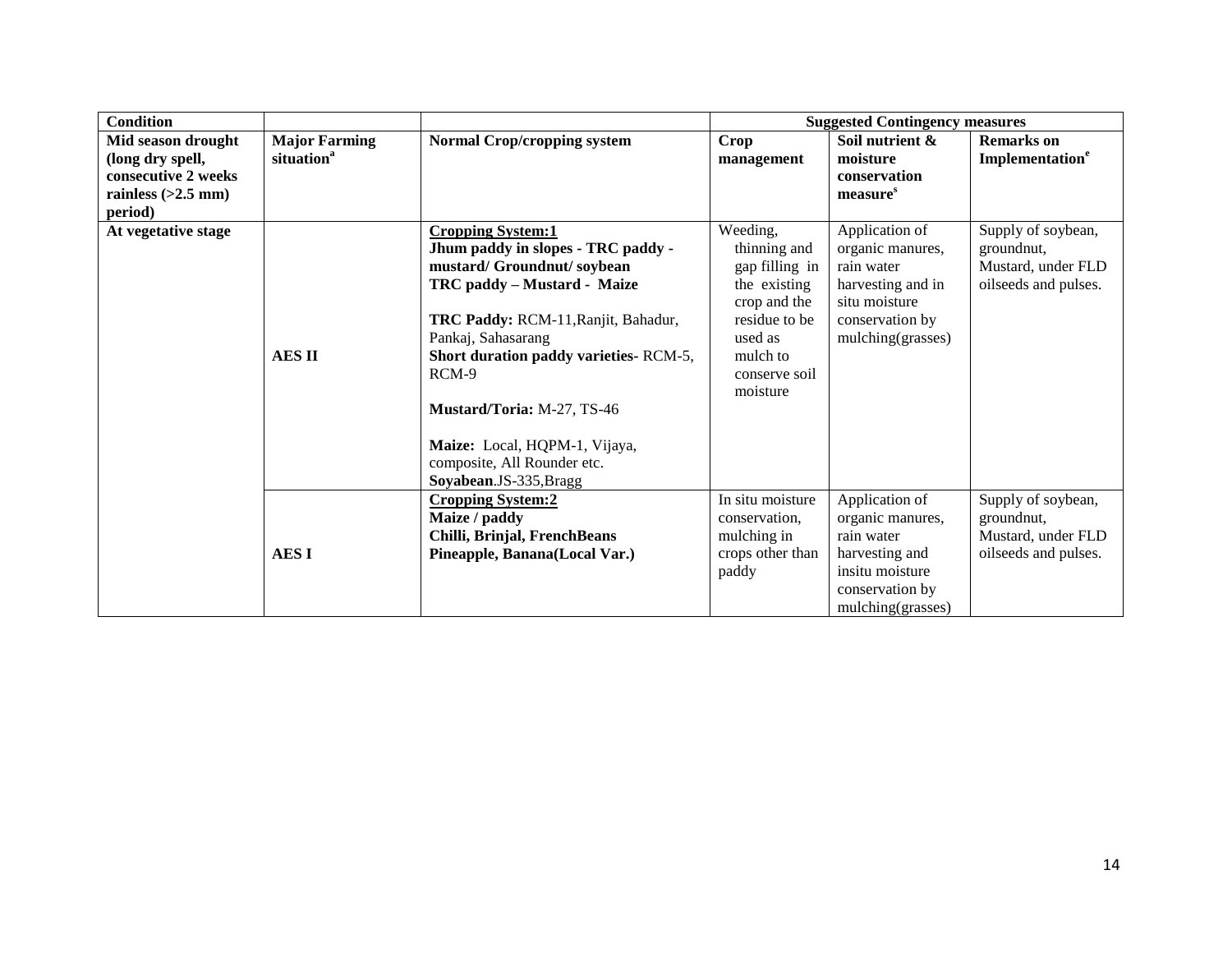| <b>Condition</b> |                        |                                          |                         | <b>Suggested Contingency measures</b> |                             |
|------------------|------------------------|------------------------------------------|-------------------------|---------------------------------------|-----------------------------|
| Mid season       | <b>Major Farming</b>   | Normal Crop/cropping system <sup>b</sup> | Crop                    | Soil nutrient &                       | <b>Remarks</b> on           |
| drought (long    | situation <sup>a</sup> |                                          | management <sup>c</sup> | moisture                              | Implementation <sup>e</sup> |
| dry spell)       |                        |                                          |                         | conservation                          |                             |
|                  |                        |                                          |                         | measures                              |                             |
| At flowering/    |                        | <b>Cropping System:1</b>                 | In situ moisture        | Application of                        | Supply of soybean,          |
| fruiting stage   |                        | Jhum paddy in slopes of districts - TRC  | conservation.           | organic manures,                      | groundnut,                  |
|                  |                        | paddy - mustard Groundnut/soybean        | mulching in             | rain water                            | Mustard, under FLD          |
|                  |                        | TRC Paddy: RCM-11, Ranjit, Bahadur,      | crops other than        | harvesting and in                     | oilseeds and pulses.        |
|                  |                        | Pankaj, Sahasarang                       | paddy,                  | situ moisture                         |                             |
|                  |                        | Short duration paddy varieties-RCM-5,    |                         | conservation by                       |                             |
|                  | <b>AESII</b>           | RCM-9                                    |                         | mulching                              |                             |
|                  |                        |                                          |                         | (grasses)                             |                             |
|                  |                        | Mustard/Toria: M-27, TS-46               |                         |                                       |                             |
|                  |                        |                                          |                         |                                       |                             |
|                  |                        | Maize: Local, HQPM-1, Vijaya,            |                         |                                       |                             |
|                  |                        | composite, All Rounder etc.              |                         |                                       |                             |
|                  |                        | Soyabean.JS-335, Bragg                   |                         |                                       |                             |
|                  |                        | <b>Cropping System:2</b>                 | In situ moisture        | Application of                        | Supply of soybean,          |
|                  |                        | Maize /paddy,                            | conservation.           | organic manures,                      | ground nut,                 |
|                  |                        | <b>Chilli, FrenchBeans</b>               | mulching in             | rain water                            | Mustard, under FLD          |
|                  | <b>AESI</b>            | Pineapple, Banana(Local Var.)            | crops other than        | harvesting and in                     | oilseeds and pulses.        |
|                  |                        |                                          | paddy                   | situ moisture                         |                             |
|                  |                        |                                          |                         | conservation by                       |                             |
|                  |                        |                                          |                         | mulching                              |                             |
|                  |                        |                                          |                         | (grasses)                             |                             |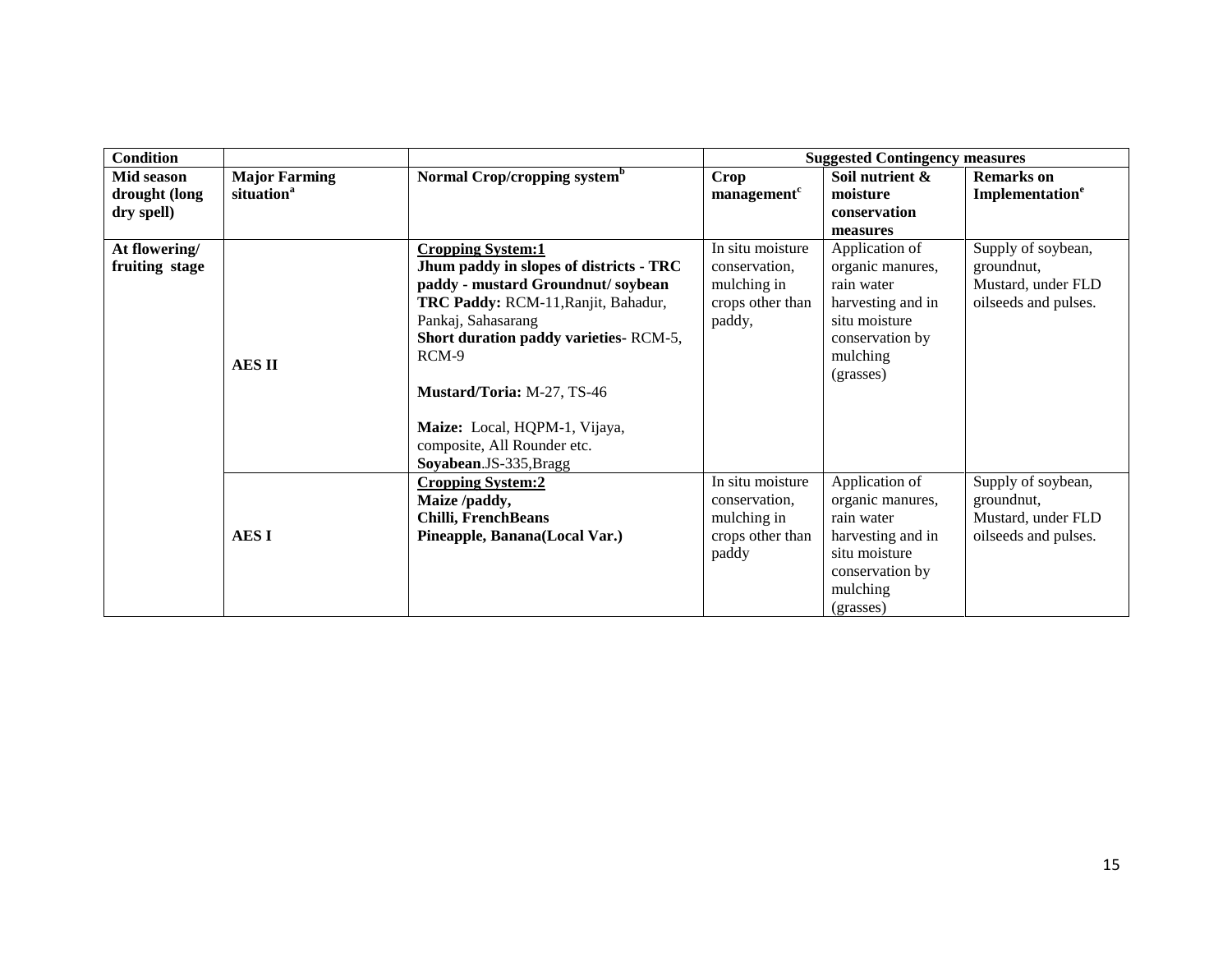| <b>Condition</b> |                        |                                          |                         | <b>Suggested Contingency measures</b> |                             |
|------------------|------------------------|------------------------------------------|-------------------------|---------------------------------------|-----------------------------|
| <b>Terminal</b>  | <b>Major Farming</b>   | Normal Crop/cropping system <sup>b</sup> | Crop                    | Rabi Crop                             | <b>Remarks</b> on           |
| drought (Early   | situation <sup>a</sup> |                                          | management <sup>c</sup> | planning <sup>a</sup>                 | Implementation <sup>e</sup> |
| withdrawal of    |                        | <b>Cropping System:1</b>                 | As such                 | The early sowing                      | Supply of soybean,          |
| monsoon)         | <b>AES II</b>          | Jhum paddy in slopes of districts - TRC  |                         | of Rabi crops like                    | groundnut, maize            |
|                  |                        | paddy - mustard                          |                         | Mustard: M-27,                        | Mustard, under FLD oilseeds |
|                  |                        | Groundnut/soybean                        |                         | <b>TS-38</b>                          | and pulses                  |
|                  |                        | <b>Cropping System:2</b>                 | In situ moisture        | Maize-HQPM-1,                         |                             |
|                  |                        | Maize / paddy                            | conservation,           | Vijaya composite,                     |                             |
|                  |                        | Chilli, FrenchBeans                      | mulching in             | Local                                 |                             |
|                  |                        | Pineapple, Banana (Local Var.)           | crops other             |                                       |                             |
|                  | <b>AESI</b>            |                                          | than paddy , life       |                                       |                             |
|                  |                        |                                          | saving                  |                                       |                             |
|                  |                        |                                          | irrigation from         |                                       |                             |
|                  |                        |                                          | Rain water              |                                       |                             |
|                  |                        |                                          | harvesting              |                                       |                             |
|                  |                        |                                          | structure               |                                       |                             |

#### **2.1.2 Drought - Irrigated situation-- not applicable**

| <b>Condition</b>       |                        |                              |                         | <b>Suggested Contingency measures</b> |                             |
|------------------------|------------------------|------------------------------|-------------------------|---------------------------------------|-----------------------------|
|                        | <b>Major Farming</b>   | <b>Normal Crop/cropping</b>  | Change in crop/cropping | Agronomic measures <sup>1</sup>       | <b>Remarks</b> on           |
|                        | situation <sup>1</sup> | system <sup>g</sup>          | system <sup>h</sup>     |                                       | Implementation <sup>J</sup> |
| <b>Delayed release</b> | 1) Farming Situation   | <b>Cropping System:1</b>     |                         |                                       |                             |
| of water in            |                        | Paddy (sub merged condition) |                         |                                       |                             |
| canals due to          | Low land tube well     | <b>Cropping System:2</b>     |                         |                                       |                             |
| low rainfall           | <b>Irrigated Canal</b> | <b>Cropping System:3</b>     |                         |                                       |                             |
|                        | red soils              |                              |                         |                                       |                             |
|                        | 2) Farming Situation   | <b>Cropping System:1</b>     |                         |                                       |                             |
|                        |                        | <b>Cropping System:2</b>     |                         |                                       |                             |
|                        |                        | <b>Cropping System:3</b>     |                         |                                       |                             |
| <b>Condition</b>       |                        |                              |                         | <b>Suggested Contingency measures</b> |                             |
|                        | <b>Major Farming</b>   | <b>Normal Crop/cropping</b>  | Change in crop/cropping | Agronomic measures <sup>1</sup>       | <b>Remarks</b> on           |
|                        | situation <sup>1</sup> | system <sup>g</sup>          | system"                 |                                       | Implementation <sup>J</sup> |
| <b>Limited release</b> | 1) Farming Situation   | <b>Cropping System:1</b>     |                         |                                       |                             |
| of water in            |                        | <b>Cropping System:2</b>     |                         |                                       |                             |
| canals due to          |                        | <b>Cropping System:3</b>     |                         |                                       |                             |
| low rainfall           |                        |                              |                         |                                       |                             |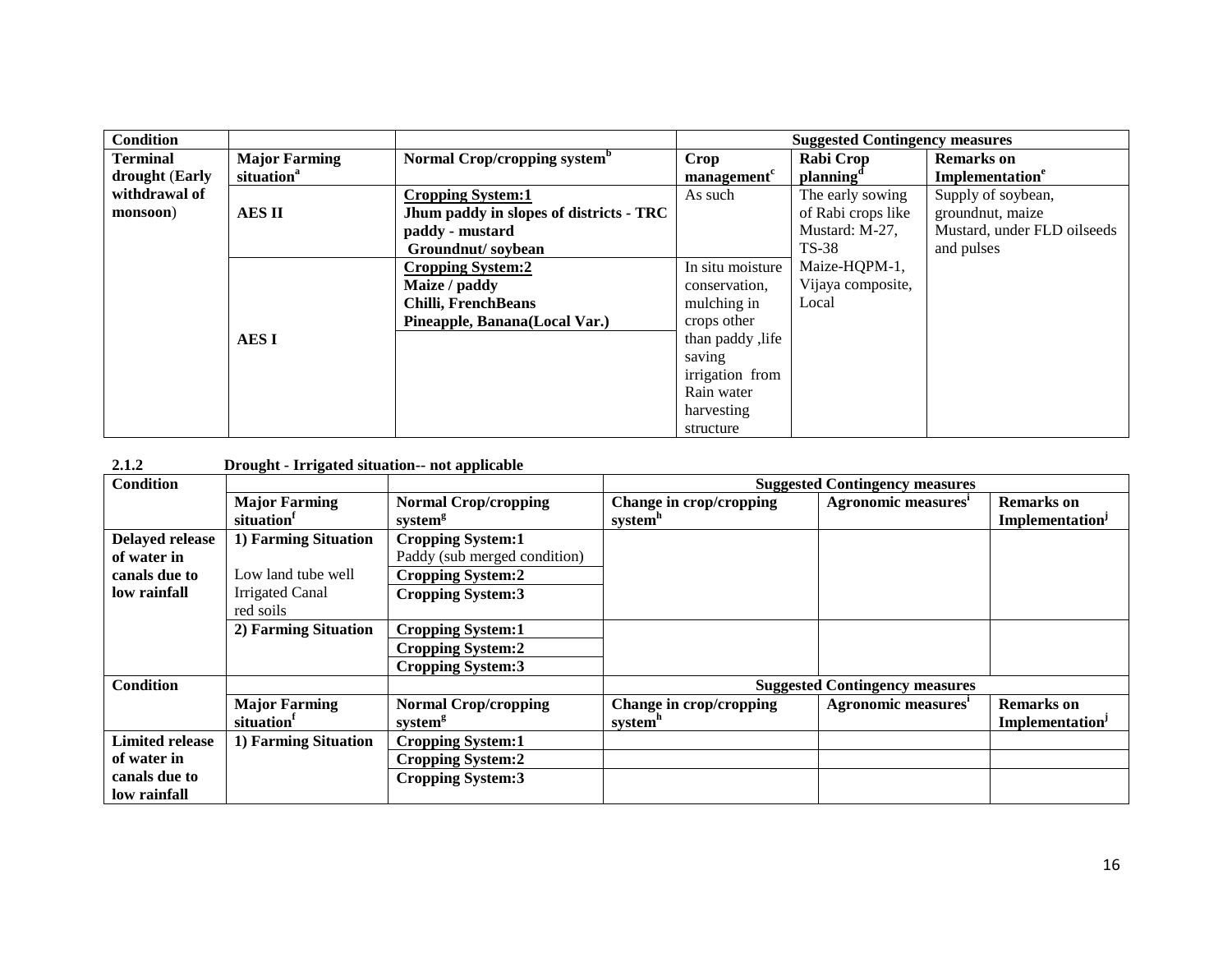| <b>Condition</b> |                                                |                                                    | <b>Suggested Contingency measures</b>          |                     |                                                  |  |
|------------------|------------------------------------------------|----------------------------------------------------|------------------------------------------------|---------------------|--------------------------------------------------|--|
|                  | <b>Major Farming</b><br>situation <sup>1</sup> | <b>Normal Crop/cropping</b><br>system <sup>g</sup> | Change in crop/cropping<br>system <sup>"</sup> | Agronomic measures' | <b>Remarks</b> on<br>Implementation <sup>J</sup> |  |
|                  |                                                |                                                    |                                                |                     |                                                  |  |
| Non release of   | 1) Farming Situation                           | <b>Cropping System:1</b>                           |                                                |                     |                                                  |  |
| water in canals  |                                                | Cropping System:2                                  |                                                |                     |                                                  |  |
| under delayed    |                                                | <b>Cropping System:3</b>                           |                                                |                     |                                                  |  |
| onset of         |                                                |                                                    |                                                |                     |                                                  |  |
| monsoon in       |                                                |                                                    |                                                |                     |                                                  |  |
| catchment        |                                                |                                                    |                                                |                     |                                                  |  |

| <b>Condition</b>       |                      |                             | <b>Suggested Contingency measures</b> |                                       |                             |  |
|------------------------|----------------------|-----------------------------|---------------------------------------|---------------------------------------|-----------------------------|--|
|                        | <b>Major Farming</b> | <b>Normal Crop/cropping</b> | Change in crop/cropping               | Agronomic measures <sup>1</sup>       | <b>Remarks</b> on           |  |
|                        | situation            | system <sup>g</sup>         | system <sup>h</sup>                   |                                       | Implementation <sup>J</sup> |  |
| <b>Lack of inflows</b> | 1) Farming Situation | <b>Cropping System:1</b>    |                                       |                                       |                             |  |
| into tanks due         |                      | <b>Cropping System:2</b>    |                                       |                                       |                             |  |
| to insufficient        |                      | <b>Cropping System:3</b>    |                                       |                                       |                             |  |
| /delayed onset         | 2) Farming Situation | <b>Cropping System:1</b>    |                                       |                                       |                             |  |
| of monsoon             |                      | <b>Cropping System:2</b>    |                                       |                                       |                             |  |
|                        |                      | <b>Cropping System:3</b>    |                                       |                                       |                             |  |
| <b>Condition</b>       |                      |                             |                                       | <b>Suggested Contingency measures</b> |                             |  |
|                        | <b>Major Farming</b> | <b>Normal Crop/cropping</b> | Change in crop/cropping               | Agronomic measures <sup>i</sup>       | <b>Remarks</b> on           |  |
|                        | situation            | system <sup>g</sup>         | system <sup>h</sup>                   |                                       | Implementation <sup>J</sup> |  |
| <b>Insufficient</b>    | 1) Farming Situation | <b>Cropping System:1</b>    |                                       |                                       |                             |  |
| groundwater            | Tube well red soil   | Paddy                       |                                       |                                       |                             |  |
| recharge due to        |                      | <b>Cropping System:2</b>    |                                       |                                       |                             |  |
| low rainfall           |                      | <b>Cropping System:3</b>    |                                       |                                       |                             |  |
|                        | 2) Farming Situation | <b>Cropping System:1</b>    |                                       |                                       |                             |  |
|                        |                      |                             |                                       |                                       |                             |  |

**2.2 Unusual rains (untimely, unseasonal etc)** (for both rainfed and irrigated situations) **not applicable**

| Condition                                                         | <b>Suggested contingency measure</b>       |                    |                                                   |                           |
|-------------------------------------------------------------------|--------------------------------------------|--------------------|---------------------------------------------------|---------------------------|
| Continuous high rainfall in a short span leading to water logging | Vegetative stage <sup><math>k</math></sup> |                    | Flowering $\int$ Crop maturity stage <sup>m</sup> | Post harvest <sup>n</sup> |
|                                                                   |                                            | stage <sup>1</sup> |                                                   |                           |
|                                                                   |                                            |                    |                                                   |                           |
| Horticulture                                                      |                                            |                    |                                                   |                           |
| Crop1 (specify)                                                   |                                            |                    |                                                   |                           |
| Crop2                                                             |                                            |                    |                                                   |                           |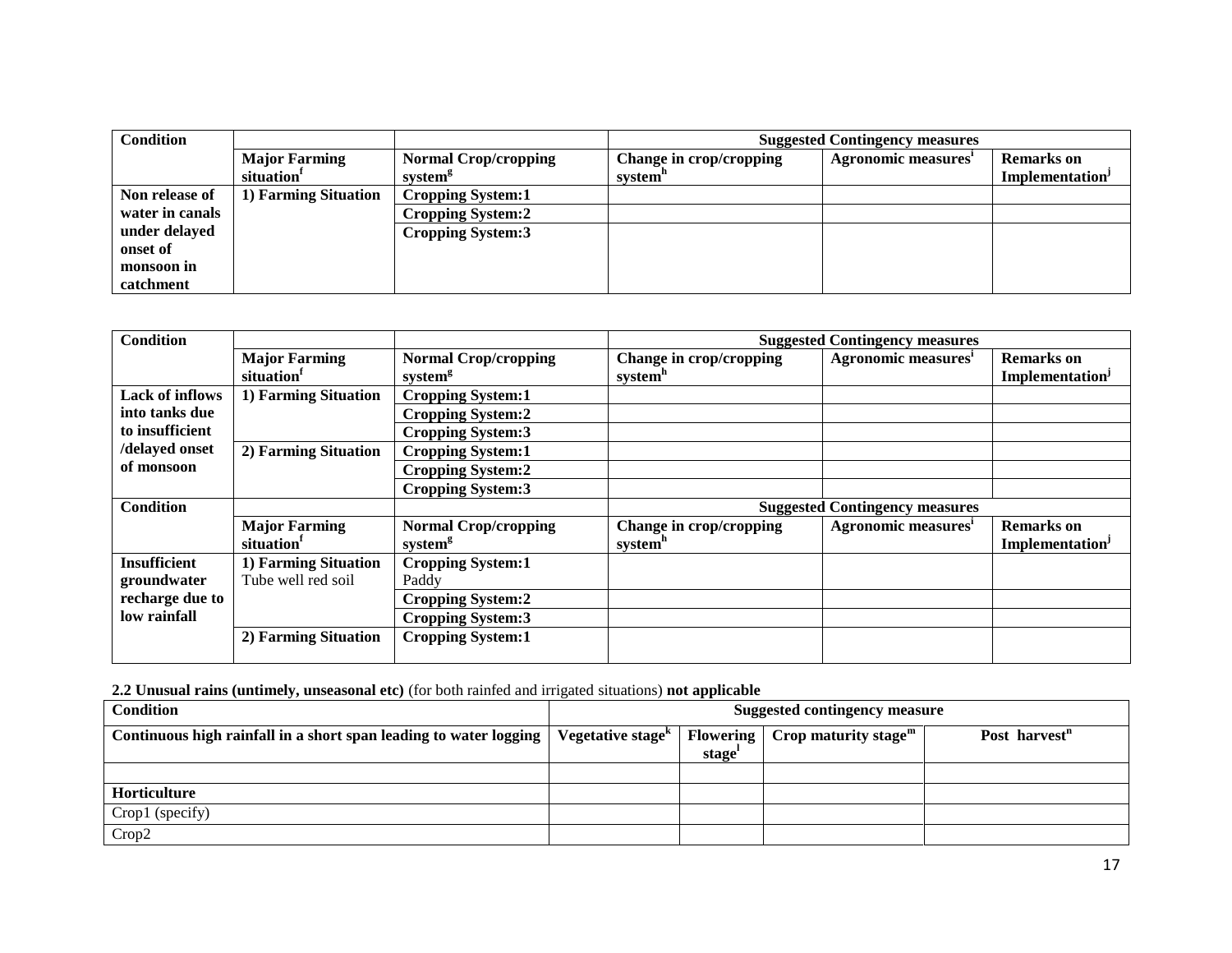| Crop3                                                             |  |  |
|-------------------------------------------------------------------|--|--|
| Crop4                                                             |  |  |
| Crop5                                                             |  |  |
| Heavy rainfall with high speed winds in a short span <sup>2</sup> |  |  |
| Crop1                                                             |  |  |
| Crop2                                                             |  |  |
| Crop3                                                             |  |  |
| Crop4                                                             |  |  |
| Crop5                                                             |  |  |
| Horticulture                                                      |  |  |
| Crop1 (specify)                                                   |  |  |
| Crop2                                                             |  |  |
| Crop3                                                             |  |  |
| Crop4                                                             |  |  |
| Crop5                                                             |  |  |
| Outbreak of pests and diseases due to unseasonal rains            |  |  |
| Finger millet + pigeon pea                                        |  |  |
| Groundnut + pigeon pea                                            |  |  |
| Field bean                                                        |  |  |
| Horse gram                                                        |  |  |
| Crop5                                                             |  |  |
| Horticulture                                                      |  |  |
| Crop1 (specify)                                                   |  |  |
| Crop2                                                             |  |  |
| Crop3                                                             |  |  |
| Crop4                                                             |  |  |
| Crop5                                                             |  |  |
|                                                                   |  |  |

#### **2.3 Floods: Not encountered-**

| <b>Condition</b>                                                                       | Suggested contingency measure <sup>o</sup> |                           |            |
|----------------------------------------------------------------------------------------|--------------------------------------------|---------------------------|------------|
| Transient water logging/ partial   Seedling / nursery stage<br>inundation <sup>1</sup> | <b>Vegetative stage</b>                    | <b>Reproductive stage</b> | At harvest |
| Crop1 (specify)                                                                        |                                            |                           |            |
| Crop2                                                                                  |                                            |                           |            |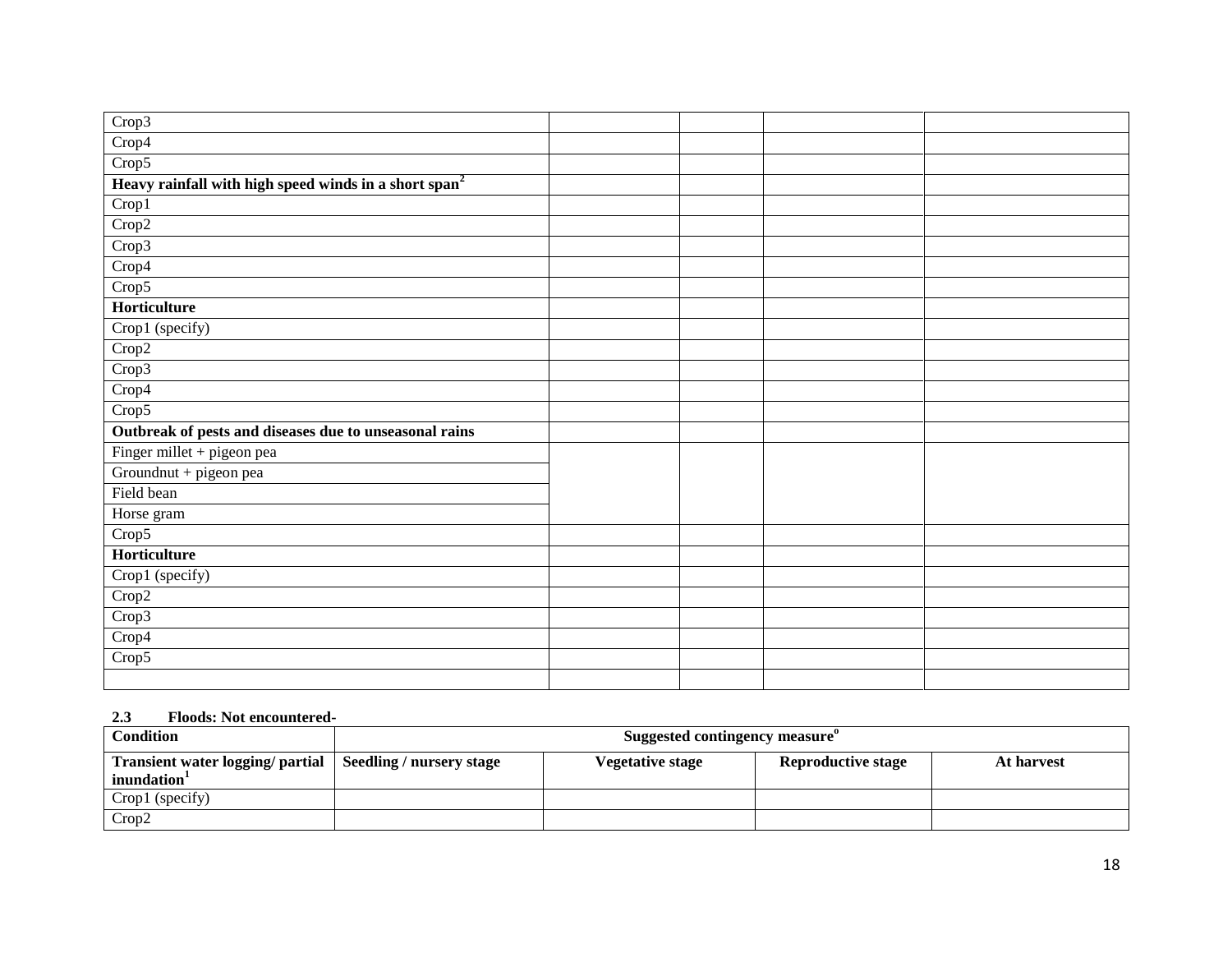| Crop3                                                       |  |  |
|-------------------------------------------------------------|--|--|
| Crop4                                                       |  |  |
| Crop5                                                       |  |  |
| Horticulture                                                |  |  |
| Crop1 (specify)                                             |  |  |
| Crop2                                                       |  |  |
| Crop3                                                       |  |  |
| Continuous submergence<br>for more than 2 days <sup>2</sup> |  |  |
|                                                             |  |  |
| $\overline{\text{Crop}}$ 1                                  |  |  |
| Crop2                                                       |  |  |
| Crop3                                                       |  |  |
| Crop4                                                       |  |  |
| Crop5                                                       |  |  |
| Horticulture                                                |  |  |
| Crop1 (specify)                                             |  |  |
| Crop2                                                       |  |  |
| Crop3                                                       |  |  |
| Sea water intrusion <sup>3</sup>                            |  |  |
| Crop1                                                       |  |  |
| Crop2                                                       |  |  |
| Crop3                                                       |  |  |
| Crop4                                                       |  |  |
| Crop5                                                       |  |  |
|                                                             |  |  |

## **2.4 Extreme events: Heat wave / Cold wave/Frost/ Hailstorm /Cyclone: Not encountered**

| <b>Extreme event type</b>     | Suggested contingency measure <sup>r</sup> |                         |                           |            |  |  |
|-------------------------------|--------------------------------------------|-------------------------|---------------------------|------------|--|--|
|                               | Seedling / nursery stage                   | <b>Vegetative stage</b> | <b>Reproductive stage</b> | At harvest |  |  |
| <b>Heat Wave</b> <sup>p</sup> |                                            |                         |                           |            |  |  |
| Crop1                         |                                            |                         |                           |            |  |  |
| Crop2                         |                                            |                         |                           |            |  |  |
| Crop3                         |                                            |                         |                           |            |  |  |
| Crop4                         |                                            |                         |                           |            |  |  |
| Crop 5                        |                                            |                         |                           |            |  |  |
| Horticulture                  |                                            |                         |                           |            |  |  |
| Crop1 (specify)               |                                            |                         |                           |            |  |  |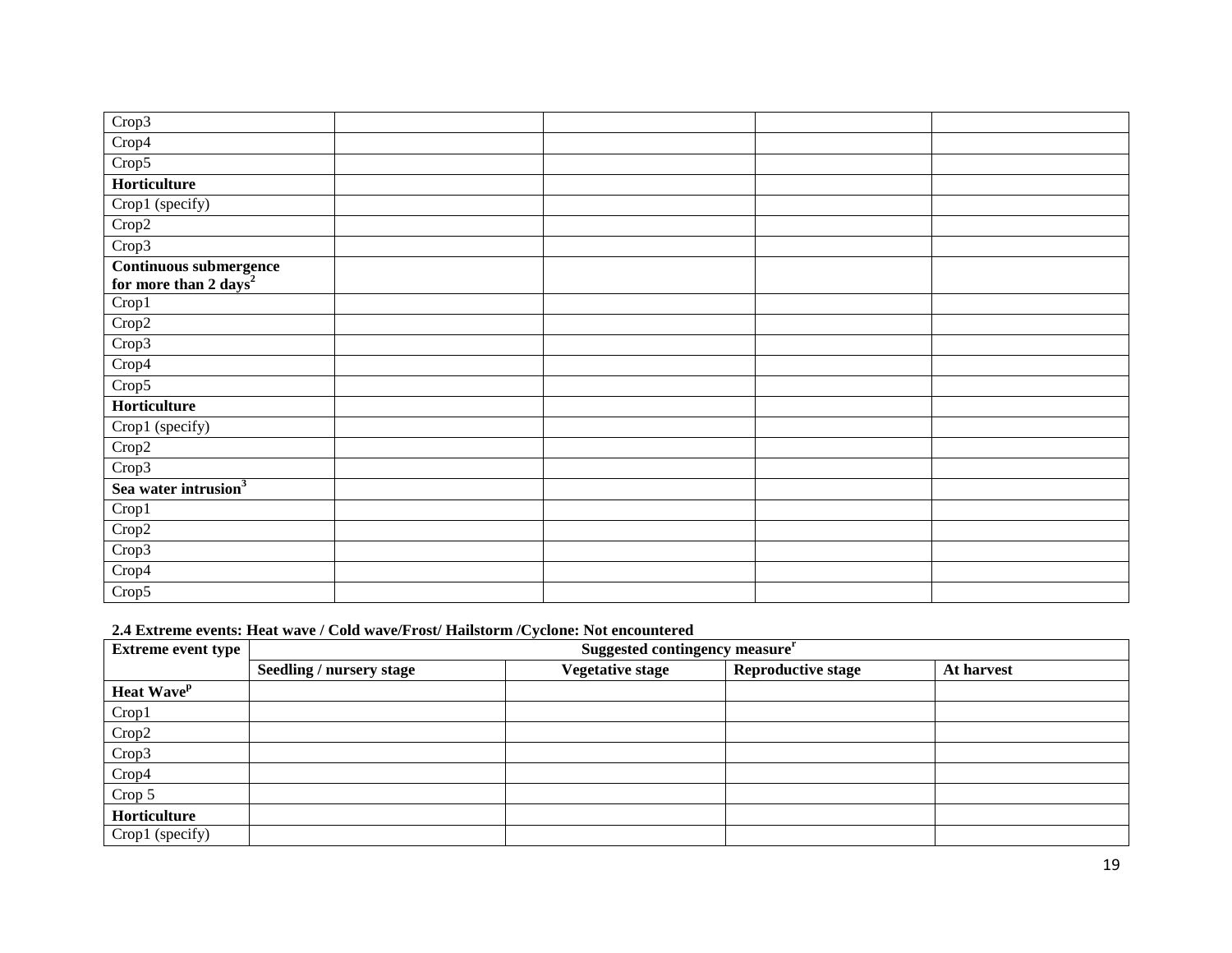| Crop2                            |  |  |
|----------------------------------|--|--|
| Crop3                            |  |  |
| $\overline{\text{ Cold wave}^q}$ |  |  |
| Crop1                            |  |  |
| Crop2                            |  |  |
| Crop3                            |  |  |
| Crop4                            |  |  |
| Crop 5                           |  |  |
| Horticulture                     |  |  |
| Crop1 (specify)                  |  |  |
| Crop2                            |  |  |
| Crop3                            |  |  |
| Frost                            |  |  |
| Crop1                            |  |  |
| Crop2                            |  |  |
| Crop3                            |  |  |
| Crop4                            |  |  |
| Crop 5                           |  |  |
| Horticulture                     |  |  |
| Crop1 (specify)                  |  |  |
| Crop2                            |  |  |
| Crop3                            |  |  |
| Hailstorm                        |  |  |
| Crop1                            |  |  |
| Crop2                            |  |  |
| Crop3                            |  |  |
| Crop <sup>4</sup>                |  |  |
| Crop 5                           |  |  |
| Horticulture                     |  |  |
| Crop1 (specify)                  |  |  |
| Crop2                            |  |  |
| Crop3                            |  |  |
| Cyclone                          |  |  |
| Crop1                            |  |  |
| Crop2                            |  |  |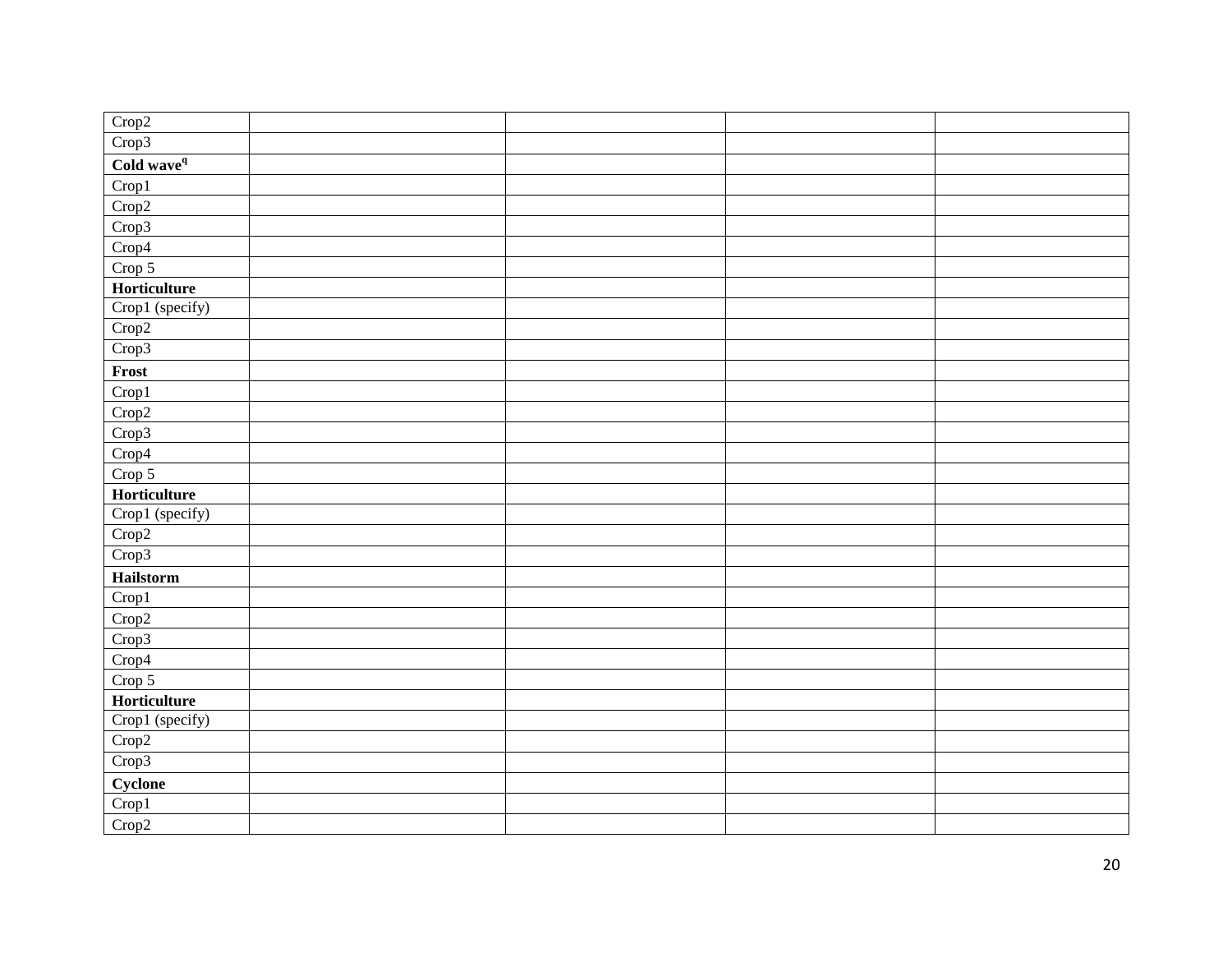| Crop3           |  |  |
|-----------------|--|--|
| Crop4           |  |  |
| Crop 5          |  |  |
| Horticulture    |  |  |
| Crop1 (specify) |  |  |
| Crop2           |  |  |
| Crop3           |  |  |

**2.5 Contingent strategies for Livestock, Poultry & Fisheries**

#### **2.5.1 Livestock**

|                                        | <b>Suggested contingency measures</b>                                                                                                                                                                                                        |                                                                                                                                                                                                                                                                                 |                                                                                         |  |  |
|----------------------------------------|----------------------------------------------------------------------------------------------------------------------------------------------------------------------------------------------------------------------------------------------|---------------------------------------------------------------------------------------------------------------------------------------------------------------------------------------------------------------------------------------------------------------------------------|-----------------------------------------------------------------------------------------|--|--|
|                                        | Before the event <sup>s</sup>                                                                                                                                                                                                                | During the event                                                                                                                                                                                                                                                                | After the event                                                                         |  |  |
| Drought/Lean<br>period (Oct-<br>March) |                                                                                                                                                                                                                                              |                                                                                                                                                                                                                                                                                 |                                                                                         |  |  |
| Feed and fodder<br>availability        | Encourage perennial fodder on<br>bunds and waste land on<br>community basis<br>Establishing fodder banks,<br>encouraging hedge row species for<br>fodder crops<br>Sufficient stock of mineral mixture<br>should be kept. Preparation of hay. | Utilizing fodder from perennial trees and<br>fodder bank reserves<br>Transporting excess fodder from adjoining<br>districts<br>Use of feed mixtures and feed blocks<br>Supplementation with mineral mixture<br>Use of non-conventional fodder<br>Culling unproductive livestock | Availing Insurance,<br>Mineral supplementation,<br>Use of feed mixtures and feed blocks |  |  |
| Drinking water                         | Roof top water harvesting,<br>Preserving water in the tank for<br>drinking purpose                                                                                                                                                           | Judicious use of water. Using preserved water in<br>the tanks for drinking purpose. Recycling of<br>household water.                                                                                                                                                            | Maintenance /cleaning of community<br>reservoir/village ponds                           |  |  |
| Health and<br>disease<br>management    | Animal insurance should be done,<br>veterinary preparedness with<br>medicines and vaccines, organizing<br>vaccination camps and mineral<br>supplementation.                                                                                  | Conducting mass animal Health Camps and<br>treating the affected one. Mineral<br>supplementation                                                                                                                                                                                | Culling sick animals,<br>Mineral supplementation                                        |  |  |
| <b>Floods</b>                          | Not applicable                                                                                                                                                                                                                               |                                                                                                                                                                                                                                                                                 |                                                                                         |  |  |
| Feed and fodder<br>availability        |                                                                                                                                                                                                                                              |                                                                                                                                                                                                                                                                                 |                                                                                         |  |  |
| Drinking water                         |                                                                                                                                                                                                                                              |                                                                                                                                                                                                                                                                                 |                                                                                         |  |  |
| Health and                             |                                                                                                                                                                                                                                              |                                                                                                                                                                                                                                                                                 |                                                                                         |  |  |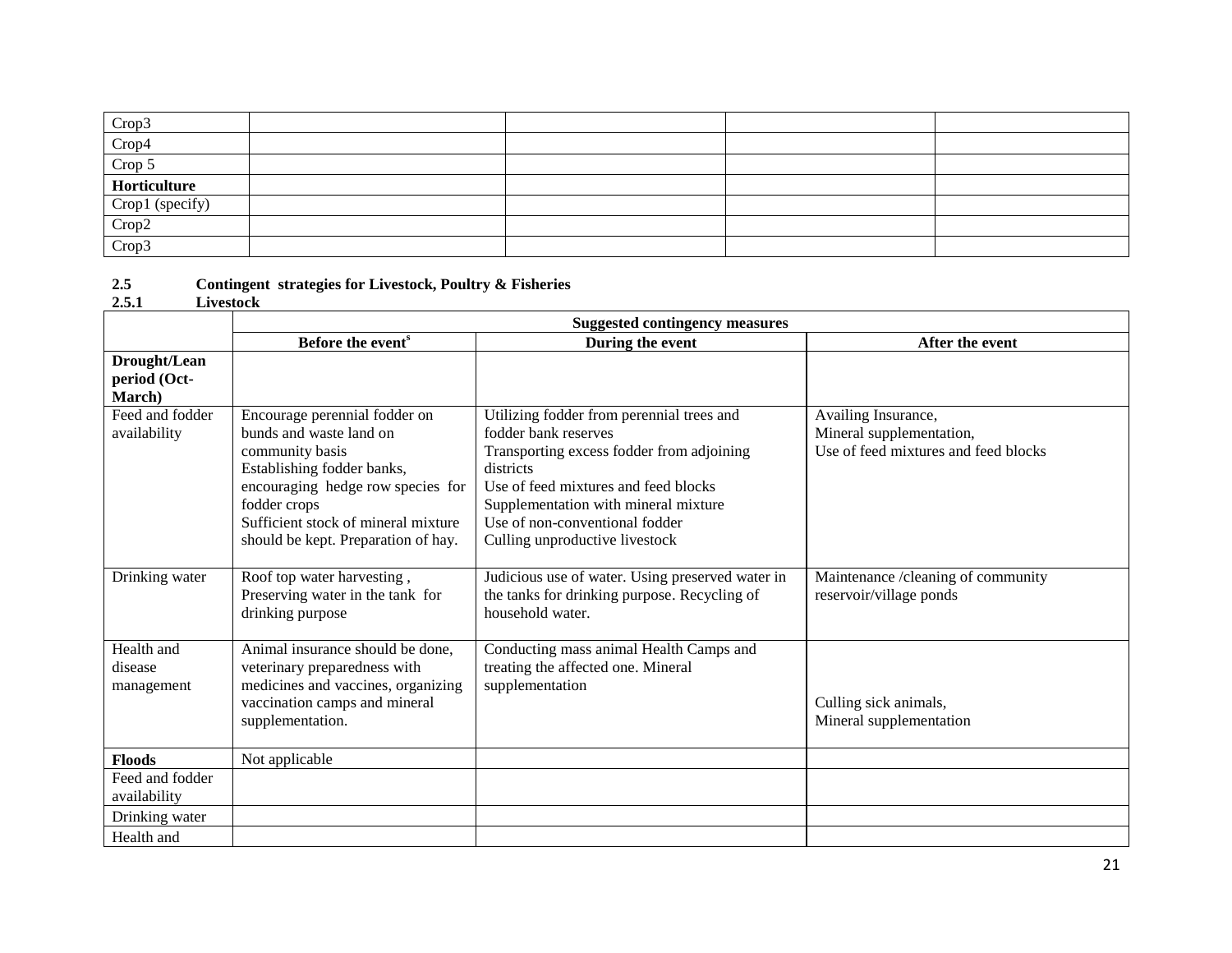| disease          |                |  |
|------------------|----------------|--|
| management       |                |  |
| Cyclone          | Not applicable |  |
| Feed and fodder  |                |  |
| availability     |                |  |
| Drinking water   |                |  |
| Health and       |                |  |
| disease          |                |  |
| management       |                |  |
| Heat wave and    |                |  |
| cold wave        | Not applicable |  |
| Shelter/environm |                |  |
| ent management   |                |  |
| Health and       |                |  |
| disease          |                |  |
| management       |                |  |
|                  |                |  |

<sup>s</sup> based on forewarning wherever available

**2.5.2 Poultry** 

|                                  | .                                                                                                                     | <b>Suggested contingency measures</b>                                            |                                                                                                | Convergence/linka<br>ges with ongoing |
|----------------------------------|-----------------------------------------------------------------------------------------------------------------------|----------------------------------------------------------------------------------|------------------------------------------------------------------------------------------------|---------------------------------------|
|                                  |                                                                                                                       |                                                                                  | programs, if any                                                                               |                                       |
|                                  | Before the event <sup>a</sup>                                                                                         | During the event                                                                 | After the event                                                                                |                                       |
| <b>Drought</b>                   |                                                                                                                       |                                                                                  |                                                                                                |                                       |
| Shortage of feed<br>ingredients  | Procurement and storage of feed<br>ingredient. Establishing feed<br>reserve bank.                                     | Utilizing from feed reserve banks.<br>Nutritional supplementation of poultry     | Nutritional supplementation of<br>poultry                                                      |                                       |
| Drinking water                   | Arrangement for drinking water.<br>Roof top water harvesting,<br>Preserving water in the tank for<br>drinking purpose | Judicious use of water. Providing<br>vitamin B complex and Vitamin C in<br>water |                                                                                                |                                       |
| Health and disease<br>management | Emergency<br>Veterinary preparedness with<br>medicines and vaccination to<br>birds                                    | Campaign and Mass Vaccination                                                    | Culling affected birds<br>Nutritional supplementation and<br>compensation for forceful culling |                                       |
| <b>Floods</b>                    | Not applicable                                                                                                        |                                                                                  |                                                                                                |                                       |
| Shortage of feed<br>ingredients  |                                                                                                                       |                                                                                  |                                                                                                |                                       |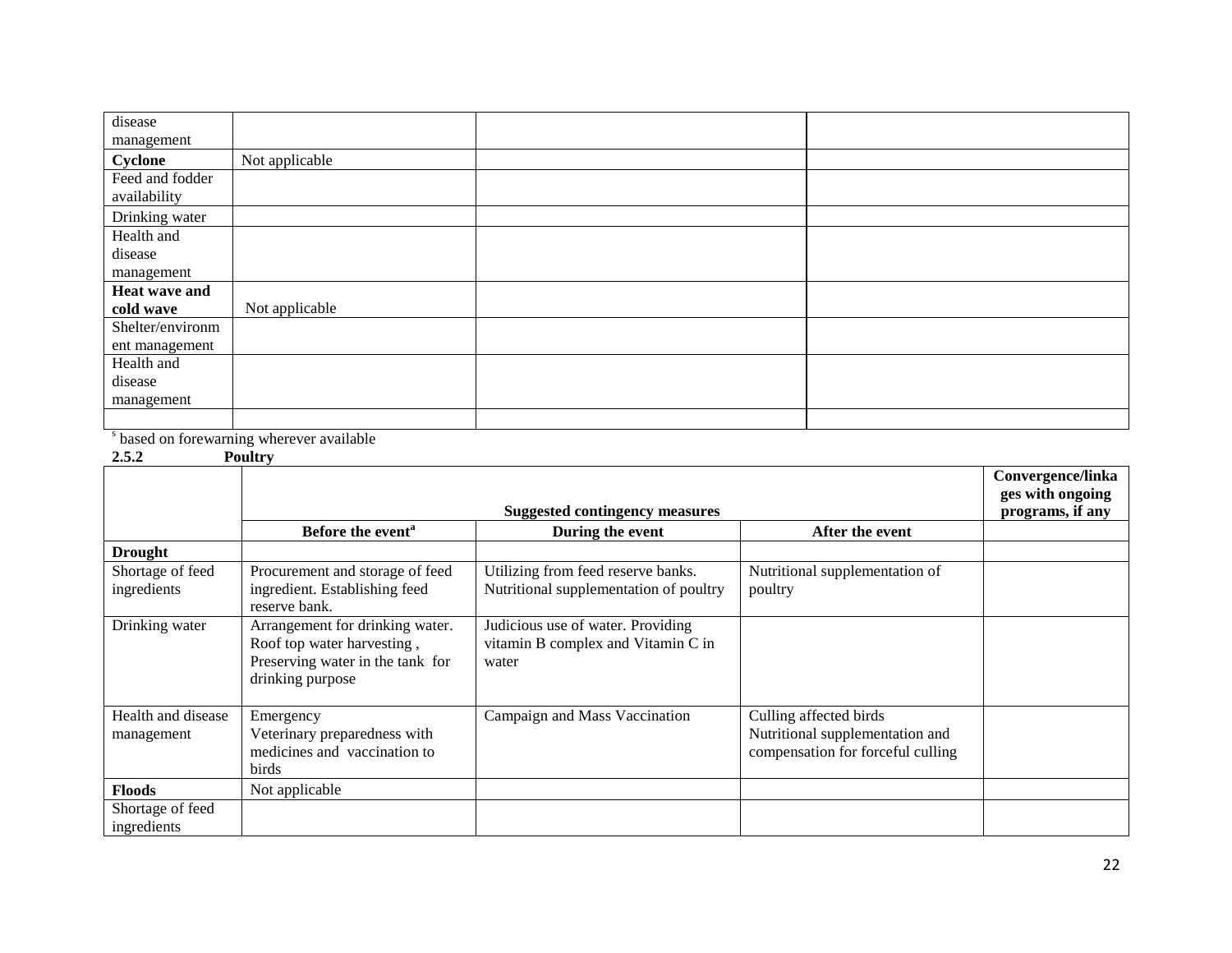| Drinking water     |                |  |  |
|--------------------|----------------|--|--|
| Health and disease |                |  |  |
| management         |                |  |  |
| Cyclone            | Not applicable |  |  |
| Shortage of feed   |                |  |  |
| ingredients        |                |  |  |
| Drinking water     |                |  |  |
| Health and disease |                |  |  |
| management         |                |  |  |
| Heat wave and      |                |  |  |
| cold wave          | Not applicable |  |  |
| Shelter/environme  |                |  |  |
| nt management      |                |  |  |
| Health and disease |                |  |  |
| management         |                |  |  |
|                    |                |  |  |
|                    |                |  |  |

<sup>a</sup> based on forewarning wherever available

#### **2.5.3 Fisheries/ Aquaculture**

|                                                                | <b>Suggested contingency measures</b>                                                                            |                                                                                                                                                                   |                                                            |
|----------------------------------------------------------------|------------------------------------------------------------------------------------------------------------------|-------------------------------------------------------------------------------------------------------------------------------------------------------------------|------------------------------------------------------------|
|                                                                | <b>Before the event</b>                                                                                          | During the event                                                                                                                                                  | After the event                                            |
| 1) Drought                                                     |                                                                                                                  |                                                                                                                                                                   |                                                            |
| A. Capture                                                     |                                                                                                                  |                                                                                                                                                                   |                                                            |
| Marine                                                         |                                                                                                                  |                                                                                                                                                                   |                                                            |
| Inland                                                         |                                                                                                                  |                                                                                                                                                                   |                                                            |
| (i) Shallow water depth due to<br>insufficient rains/inflow    |                                                                                                                  |                                                                                                                                                                   |                                                            |
| (ii) Changes in water quality                                  |                                                                                                                  |                                                                                                                                                                   |                                                            |
| (iii) Any other                                                |                                                                                                                  |                                                                                                                                                                   |                                                            |
| <b>B.</b> Aquaculture                                          |                                                                                                                  |                                                                                                                                                                   |                                                            |
| (i) Shallow water in ponds due to<br>insufficient rains/inflow | Desilting, repair of bunds of existing<br>ponds, rain water harvesting, liming<br>and adopt low stocking density | Integrated farming, Air breathing<br>fishes. Avoid fertilization and<br>manuring on supplementary basis,<br>feeding should be minimum to<br>avoid organic loading | Prepare the pond for the next crop<br>after early harvest. |
| (ii) Impact of salt load build up in                           | Rain water harvesting, deepening                                                                                 |                                                                                                                                                                   |                                                            |
| ponds / change in water quality                                | /desilting of existing water bodies and<br>removal of debris.                                                    | Feeding should be minimum to<br>avoid organic loading                                                                                                             | Control feeding to avoid waste<br>accumulation.            |
| (iii) Any other                                                |                                                                                                                  |                                                                                                                                                                   |                                                            |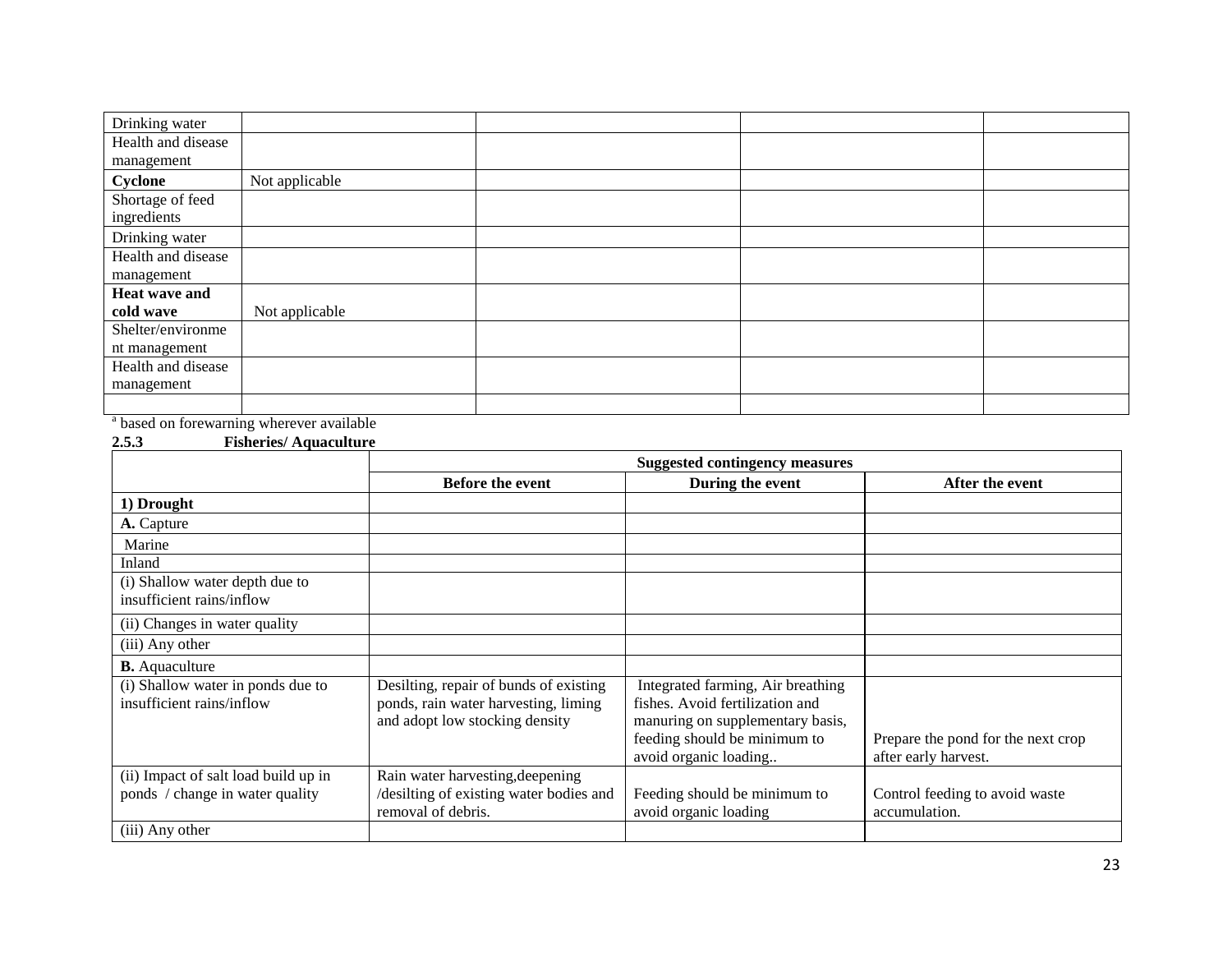| 2) Floods                                                       |  |  |
|-----------------------------------------------------------------|--|--|
| A. Capture                                                      |  |  |
| Marine                                                          |  |  |
| Inland                                                          |  |  |
| (i) Average compensation paid due to<br>loss of human life      |  |  |
| (ii) No. of boats / nets/damaged                                |  |  |
| (iii) No.of houses damaged                                      |  |  |
| (iv) Loss of stock                                              |  |  |
| (v) Changes in water quality                                    |  |  |
| (vi) Health and diseases                                        |  |  |
| <b>B.</b> Aquaculture                                           |  |  |
| (i) Inundation with flood water                                 |  |  |
| (ii) Water contamination and changes<br>in water quality        |  |  |
| (iii) Health and diseases                                       |  |  |
| (iv) Loss of stock and inputs (feed,<br>chemicals etc)          |  |  |
| (v) Infrastructure damage (pumps,<br>aerators, huts etc)        |  |  |
| (vi) Any other                                                  |  |  |
| 3. Cyclone / Tsunami                                            |  |  |
| A. Capture                                                      |  |  |
| Marine                                                          |  |  |
| (i) Average compensation paid due to<br>loss of fishermen lives |  |  |
| (ii) Avg. no. of boats / nets/damaged                           |  |  |
| (iii) Avg. no. of houses damaged                                |  |  |
| Inland                                                          |  |  |
| <b>B.</b> Aquaculture                                           |  |  |
| (i) Overflow / flooding of ponds                                |  |  |
| (ii) Changes in water quality (fresh                            |  |  |
| water / brackish water ratio)                                   |  |  |
| (iii) Health and diseases                                       |  |  |
| (iv) Loss of stock and inputs (feed,                            |  |  |
| chemicals etc)                                                  |  |  |
| (v) Infrastructure damage (pumps,                               |  |  |